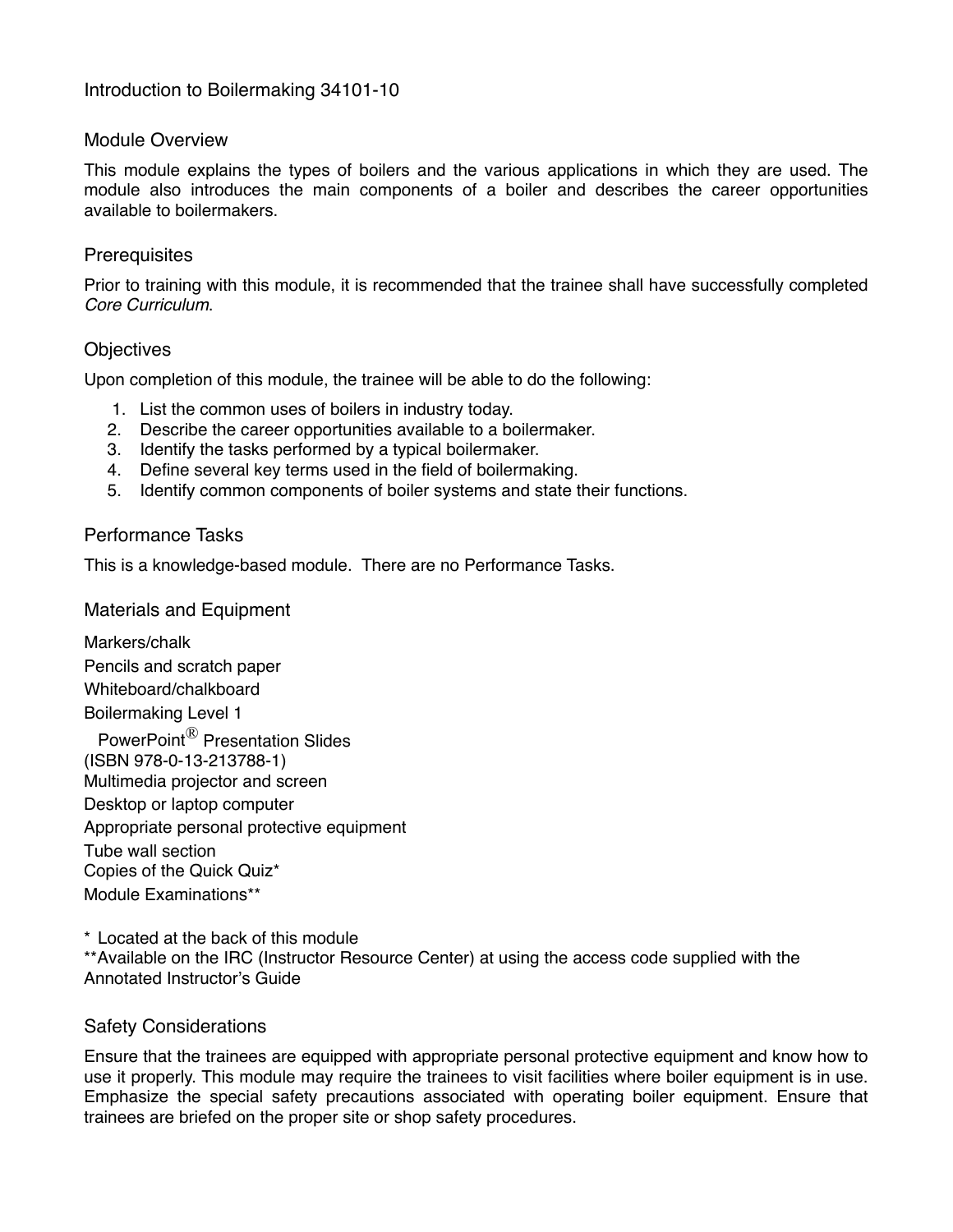# Additional Resources

This module is intended to present thorough resources for task training. The following reference works are suggested for both instructors and motivated trainees interested in further study. These are optional materials for continued education rather than for task training.

- *Steam, Its Generation and Use.* S.C. Stultz and J.B. Kitto. Barberton, OH: The Babcock and Wilcox Company.
- *The Control of Boilers.* S.G. Dukelow. Research Triangle Park, NC: International Society of Au‐ tomation.

# Teaching Time For This Module

An outline for use in developing your lesson plan is presented below. Note that each Roman numeral in the outline equates to one session of instruction. Each session has a suggested time period of 2½ hours. This includes 10 minutes at the beginning of each session for administrative tasks and one 10 minute break during the session. Approximately 10 hours are suggested to cover *Introduction to Boilermaking*. You will need to adjust the time required for hands-on activity and testing based on your class size and resources.

Topic Planned Time

Session I. Introduction; Use of Boilers in Industry; Boiler Types

- A. Introduction
- B. Uses of Boilers in Industry
	- 1. Power Generation
	- 2. Petroleum Refining
	- 3. Heating
	- 4. Paper Manufacturing
	- 5. Marine Boilers
	- 6. Co-Generation
- C. Boiler Types
	- 1. Fluidized Bed Boilers
	- 2. Recovery Boilers
	- 3. Heat Recovery Steam Generator (HRSG)
	- 4. Package Boilers
	- 5. Radiant Boilers
	- 6. Universal-Pressure Boilers

Sessions II. Boiler Construction; Pollution Control Equipment

- A. Basic Boiler Construction
	- 1. Furnace
	- 2. Steam Drum
	- 3. Penthouse
	- 4. Economizer
	- 5. Soot Blowers
	- 6. Air Heater and Combustion Air Fans
	- 7. Blowdown System
- B. Pollution Control Equipment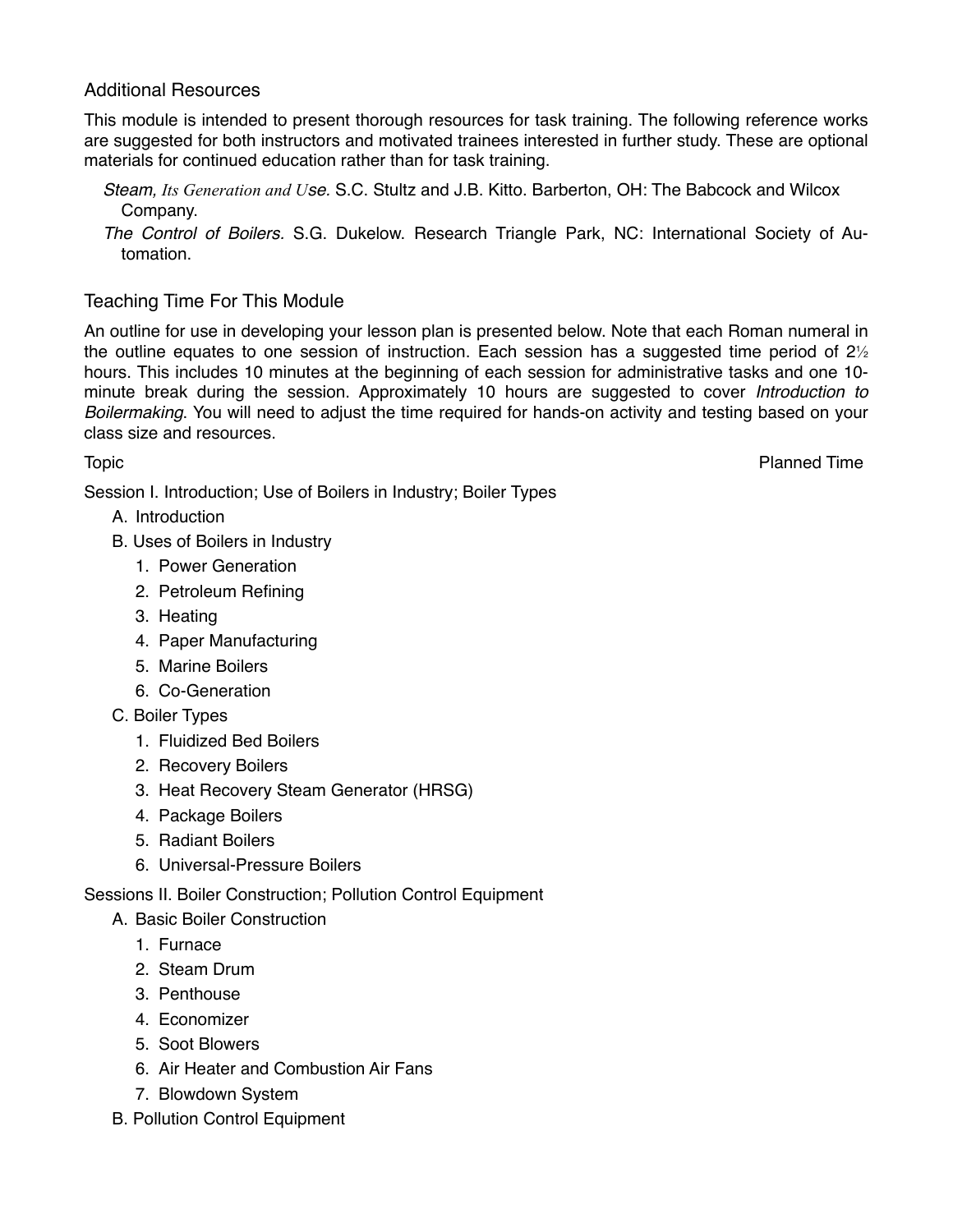- 1. Electrostatic Precipitator
- 2. Mechanical Dust Collector
- 3. Bag House
- 4. Scrubbers
- 5. Selective Catalytic Reduction (SCR)

Session III. Career Opportunities; Work Performed by Boilermakers

- A. Career Opportunities
	- 1. New Construction
	- 2. Maintenance
	- 3. Operations
	- 4. Inspections
	- 5. Fabrication
	- 6. Contractor vs. Owner/Client Positions
- B. Work Performed by Boilermakers
	- 1. Rigging
	- 2. Pipefitting/Tubefitting
	- 3. Welding
	- 4. Weld Preparation
	- 5. Grinding/Cutting
	- 6. Equipment Installation
	- 7. System Testing/Inspection

Session IV. Standardized Training by NCCER; Review and Testing

- A. Standardized Training by NCCER
	- 1. Apprenticeship Training
	- 2. Youth Training and Apprenticeship Programs
- B. Module Review
- C. Module Examination
	- 1. Trainees must score 70 percent or higher to receive recognition from NCCER.

2.

Record the testing results on Training Report Form 200, and submit the results to the Training Program Sponsor.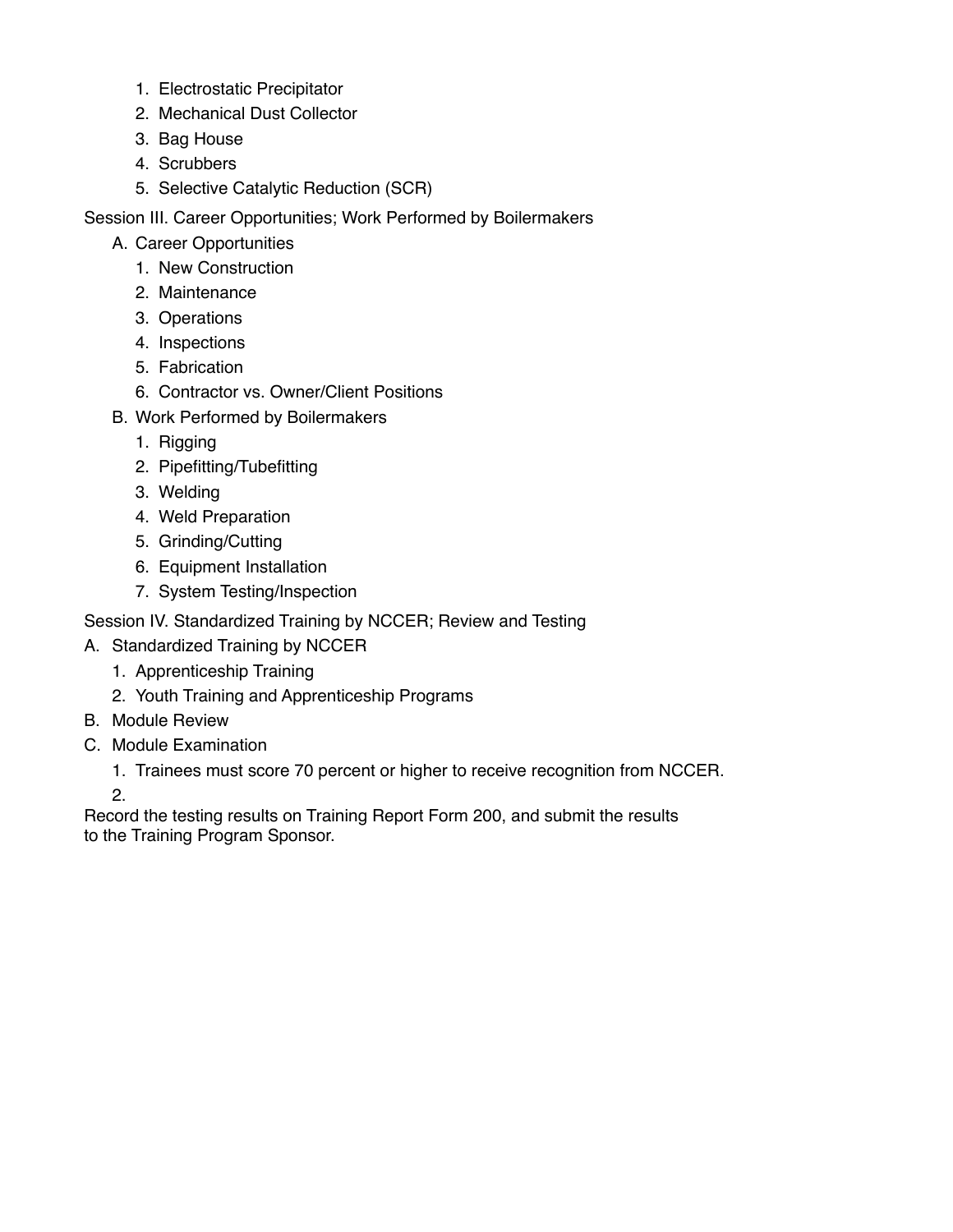## Module Overview

This module presents the safety equipment and safety procedures that must be followed by personnel working on boilers and boiler auxiliaries.

# **Prerequisites**

Prior to training with this module, it is recommended that the trainee shall have successfully completed *Core Curriculum* and *Boilermaking Level One,* Module 34101-10*.*

# **Objectives**

Upon completion of this module, the trainee will be able to do the following:

- 1. List the specific hazards associated with the boilermaking field.
- 2. Describe the respiratory hazards encountered by boilermakers.
- 3. Identify the hazards associated with working at heights.
- 4. Describe the equipment used to work at heights and identify the certification requirements needed to operate that equipment.
- 5. Explain the roles of general and plant-specific safety procedures and explain the contractor-client relationship as it relates to safety.

## Performance Tasks

Under the supervision of the instructor, the trainee should be able to do the following:

- 1. Properly put on a safety harness.
- 2. Select and inspect the proper PPE required for a given hazard identified by the instructor.
- 3. Complete a hazard analysis for a given work situation identified by the instructor.

Materials and Equipment

Markers/chalk Pencils and scratch paper Whiteboard/chalkboard Boilermaking Level 1 PowerPoint® Presentation Slides (ISBN 978-0-13-213788-1) Multimedia projector and screen Desktop or laptop computer Appropriate personal protective equipment Safety harness and lanyard Copies of the Quick Quiz\* Module Examinations\*\* Performance Profile Sheets\*\*

\* Located at the back of this module

\*\*Available on the IRC (Instructor Resource Center) at using the access code supplied with the Annotated Instructor's Guide.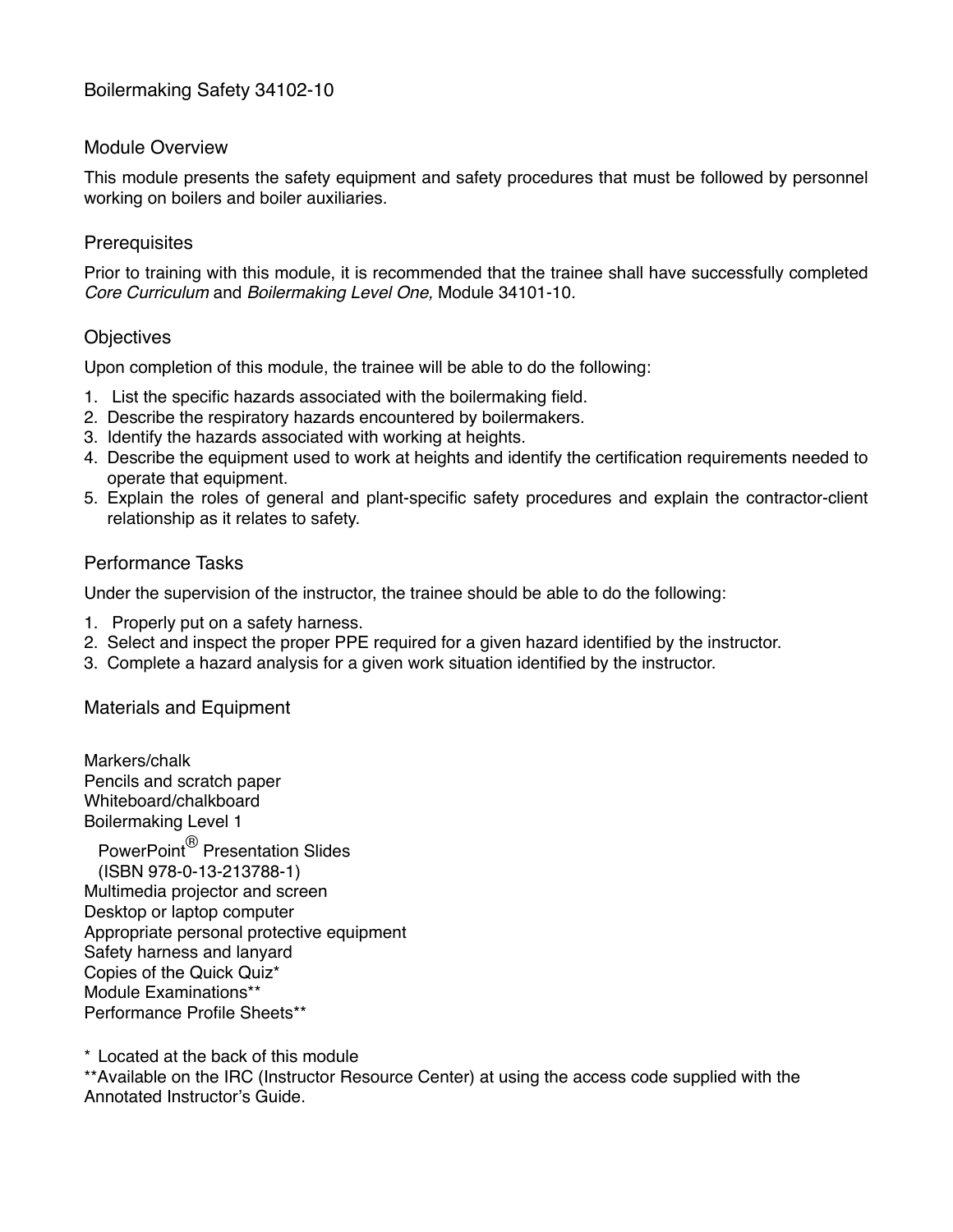# Safety Considerations

Ensure that the trainees are equipped with appropriate personal protective equipment and know how to use it properly. This module may require the trainees to visit facilities where boiler equipment is in use. Emphasize the special safety precautions associated with boiler equipment. Ensure that trainees are briefed on the proper site or shop safety procedures.

#### Additional Resources

This module is intended to present thorough resources for task training. The following reference works are suggested for both instructors and motivated trainees interested in further study. These are optional materials for continued education rather than for task training.

*Accident Prevention and OSHA Compliance*, Latest Edition. Boca Raton, FL: CRC Press. *Steam – Its Generation and Use.* Barberton, OH: The Babcock and Wilcox Company. *Supervisor's Safety Manual: Better Production Without Injury and Waste from Accidents*, 8th Revision. Itasca, IL: National Safety Council. www.asbestoseffects.com

# Teaching Time For This Module

An outline for use in developing your lesson plan is presented below. Note that each Roman numeral in the outline equates to one session of instruction. Each session has a suggested time period of 2½ hours. This includes 10 minutes at the beginning of each session for administrative tasks and one 10 minute break during the session. Approximately 12½ hours are suggested to cover *Boilermaking Safety*. You will need to adjust the time required for hands-on activity and testing based on your class size and resources. Because laboratories often correspond to Performance Tasks, the proficiency of the trainees may be noted during these exercises for Performance Testing purposes.

**Topic Planned Time**

# **Session I. Introduction; Specific Hazards Associated with Boilermaking**

- A. Introduction
- B. Specific Hazards Associated with Boilermaking
	- 1. Extreme Temperatures
	- 2. Extreme Pressures
	- 3. Combustion Residue Buildup
	- 4. Flammable/Combustible Gases
	- 5. Crush Hazards
	- 6. Chemical Exposures

#### **Session II. Respiratory Hazards**

- A. Asbestos Insulation
- B. Non-Asbestos Insulation
- C. Lead-Based Paint
- D. Confined Space Entry
- E. Welding-Related Respiratory Hazards

# **Session III. Working at Heights**

- A. Safety Harness
- B.
- Laboratory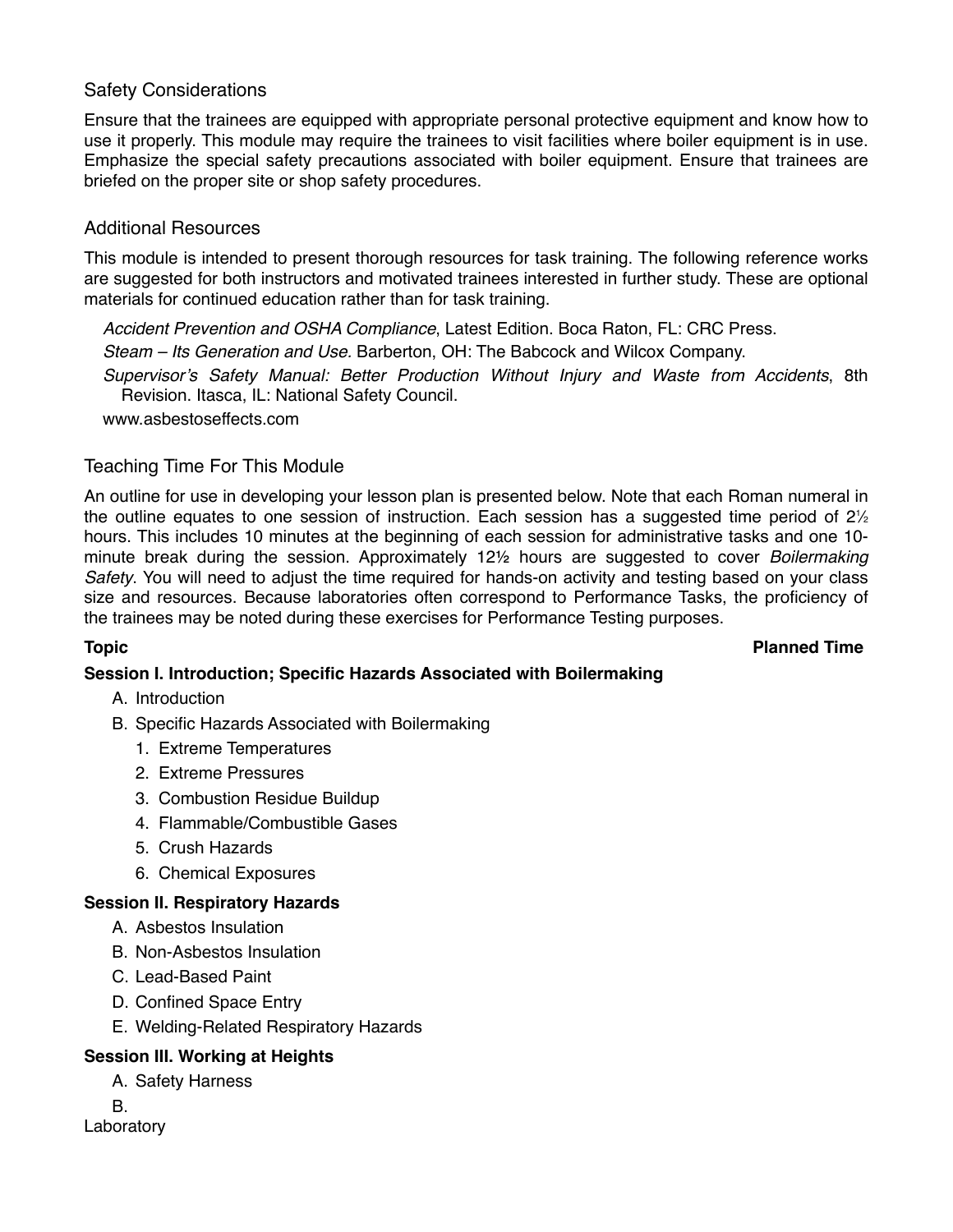Have trainees demonstrate their ability to put on a safety harness. This laboratory corresponds to Performance Task 1.

- C. Scissors Lifts
- D. Personnel Lifts
- E. Suspended Scaffolds
- F. Certification Requirements

# **Session IV. Site Safety Procedures**

- A. Contractor/Client Safety Relationship
- B. Laboratory

Have trainees select and inspect the proper PPE required for a given hazard identified by the instructor. This laboratory corresponds to Performance Task 2.

C. Laboratory

Have trainees complete a hazard analysis for a given work situation identified by the instructor. This laboratory corresponds to Performance Task 3.

D. Plant-Specific Alarms and Warnings

# **Session V. Review and Testing**

- A. Module Review
- B. Module Examination
	- 1. Trainees must score 70 percent or higher to receive recognition from NCCER.
	- 2. Record the testing results on Training Report Form 200, and submit the results to the Training Program Sponsor.
- C. Performance Testing

1.

Trainees must perform each task to the satisfaction of the instructor to receive recognition from the NCCER. If applicable, proficiency noted during laboratory exercises can be used to satisfy the Performance Testing requirements.

2.

Record the testing results on Training Report Form 200, and submit the results to the Training Program Sponsor.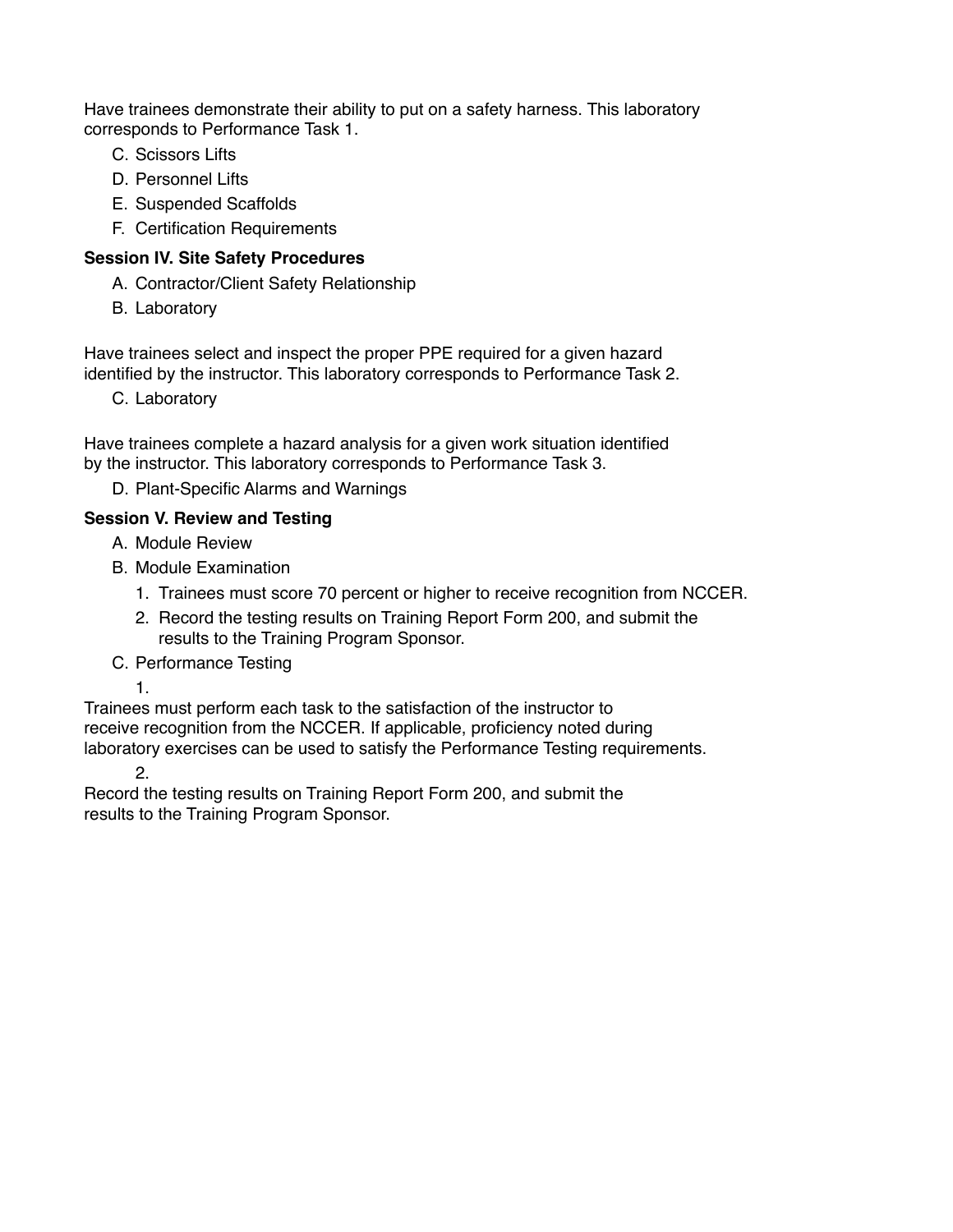# Boilermaking Tools 34103-10

#### Module Overview

This module covers hand and power tools that are used by boilermakers during the installation and maintenance of boilers. On completion of this module, the trainee should be able to identify the tools that would be used in common installation and maintenance activities.

#### **Prerequisites**

Prior to training with this module, it is recommended that the trainee shall have successfully completed *Core Curriculum* and *Boilermaking Level One,* Modules 34101-10 and 34102-10*.*

#### **Objectives**

Upon completion of this module, the trainee will be able to do the following:

- 1. List the safety precautions associated with:
	- Hand tools
	- Electric tools
	- Pneumatic tools
	- Hydraulic tools
- 2. Identify tools used by boilermakers:
	- Hand tools
	- Electrical tools
	- Pneumatic tools
	- Hydraulic tools
- 3. Select the tools required for given applications.

#### Performance Tasks

Under the supervision of the instructor, the trainee should be able to do the following:

- 1. Select the tools required for given applications to be determined by the instructor:
	- Hand tools
	- Electric tools
	- Pneumatic tools
	- Hydraulic tools

#### Materials and Equipment

Markers/chalk Pencils and scratch paper Whiteboard/chalkboard Boilermaking Level 1 PowerPoint® Presentation Slides (ISBN 978-0-13-213788-1) Multimedia projector and screen Desktop or laptop computer Appropriate personal protective equipment Grinding wheel Selection of boilermaker tools for performance testing Tubing benders Pipe threading machine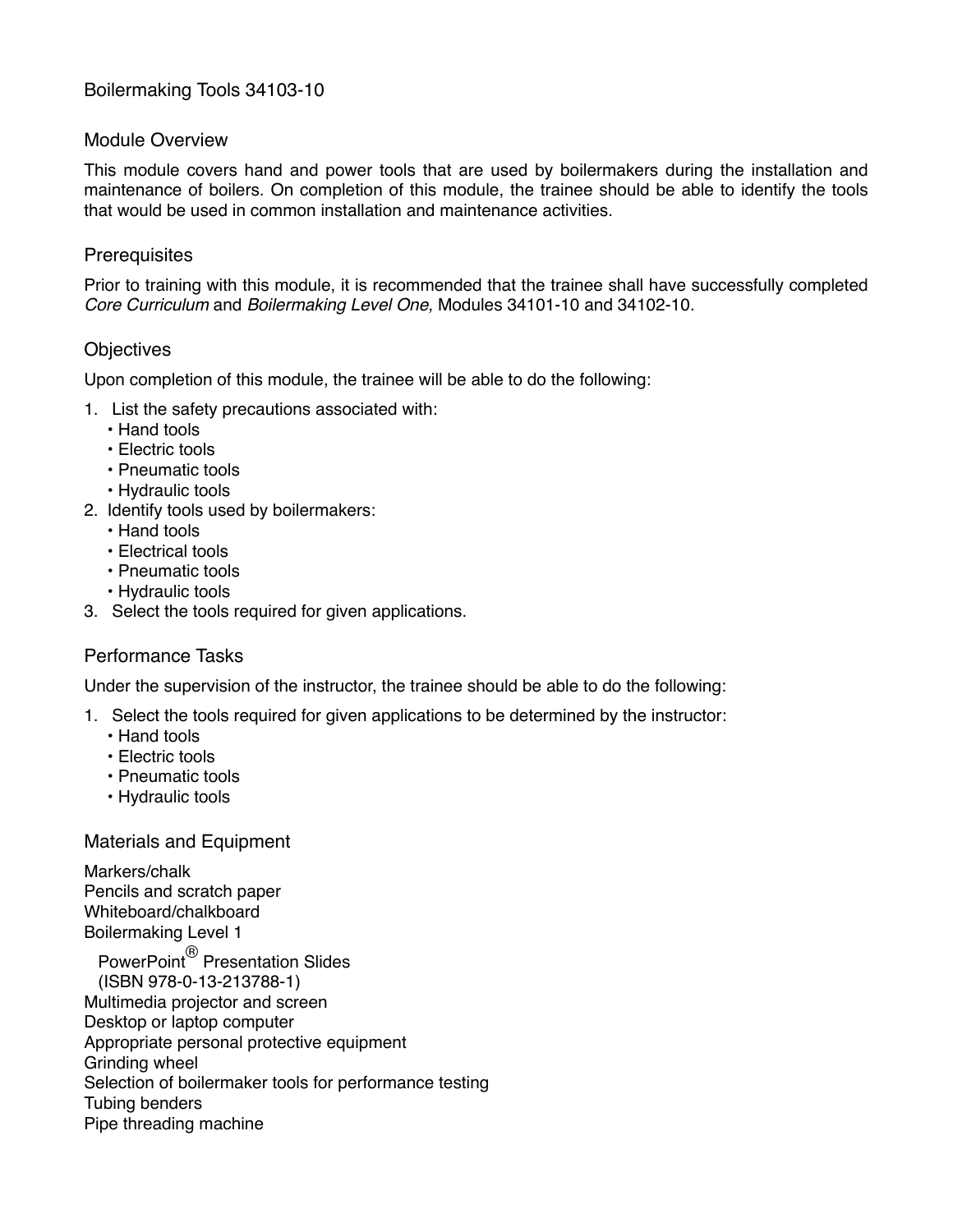Pipe vise or pipe stand Laser level Center finder Hi-Lo gauge Ratchet-lever hoist or come-along Lengths of pipe and tubing Copies of the Quick Quiz\* Module Examinations\*\* Performance Profile Sheets\*\*

\* Located in the back of this module

\*\*Available on the IRC (Instructor Resource Center) at using the access code supplied with the Annotated Instructor's Guide.

## Safety Considerations

Ensure that the trainees are equipped with appropriate personal protective equipment and know how to use it properly. This module may require the trainees to visit facilities where boiler equipment is in use. Emphasize the special safety precautions associated with the use of hand tools and power tools. Ensure that trainees are briefed on the proper site or shop safety procedures.

#### Additional Resources

This module is intended to present thorough resources for task training. The following reference works are suggested for both instructors and motivated trainees interested in further study. These are optional materials for continued education rather than for task training.

- Guide to Hand Tools: Selection, Safety Tips, Proper Use and Care, Latest Edition. Tarrytown, NY: Hand Tools Institute.
- *Tools and Their Uses,* 1981. Washington, DC: Naval Education and Training Program Development Center, U.S. Government Printing Office.

#### Teaching Time For This Module

An outline for use in developing your lesson plan is presented below. Note that each Roman numeral in the outline equates to one session of instruction. Each session has a suggested time period of 2½ hours. This includes 10 minutes at the beginning of each session for administrative tasks and one 10 minute break during the session. Approximately 15 hours are suggested to cover *Boilermaking Tools*. You will need to adjust the time required for hands-on activity and testing based on your class size and resources. Because laboratories often correspond to Performance Tasks, the proficiency of the trainees may be noted during these exercises for Performance Testing purposes.

#### **Topic Planned Time**

#### **Session I. Introduction; Hand Tools, Part One**

- A. Introduction
- B. Hand Tools
	- 1. Pipe Wrenches
	- 2. Vises and Stands
	- 3. Levels
	- 4. Squares
	- 5. Center Finders
	- 6. Pipe Line-Up Clamp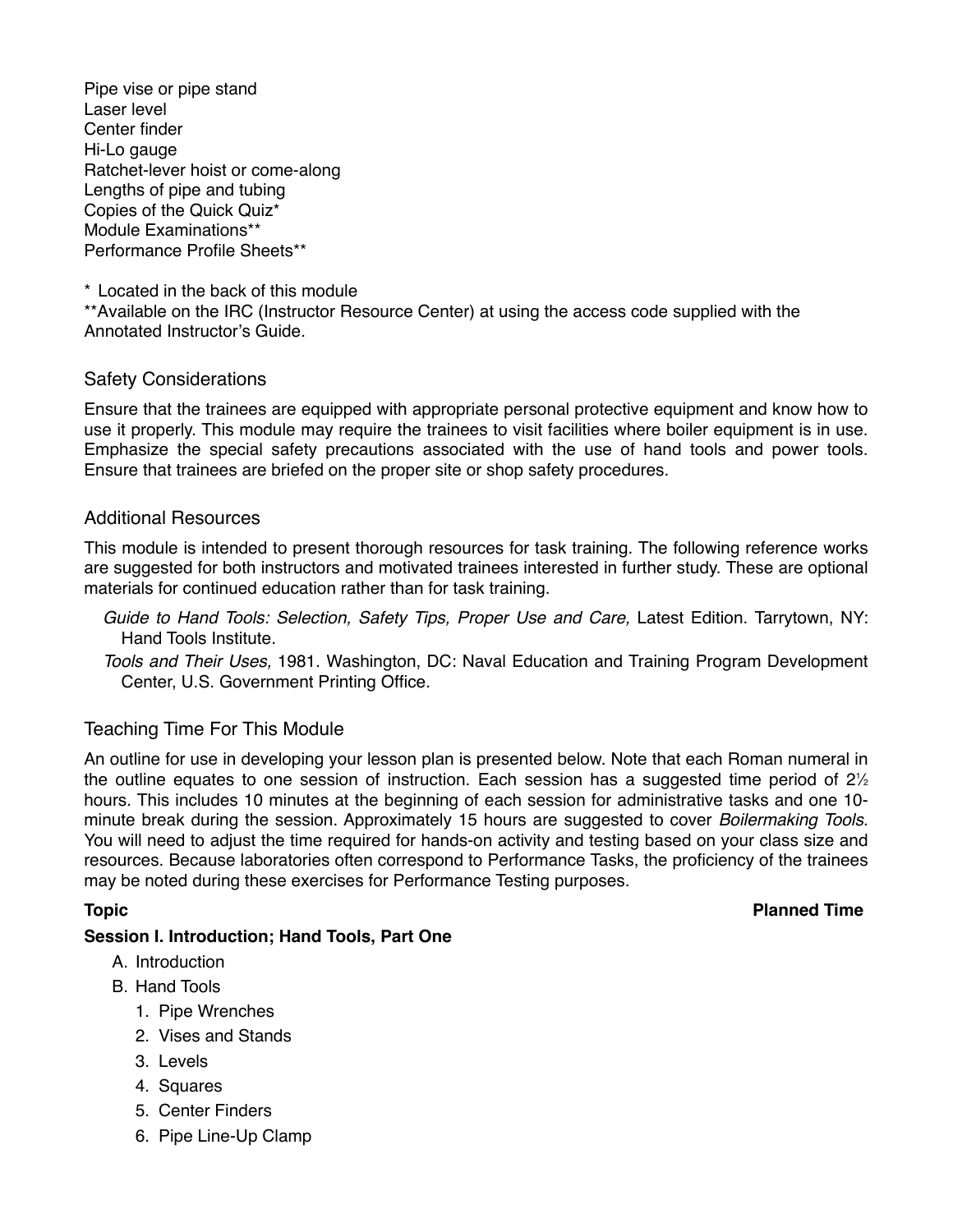- 7. Hi-Lo Gauges
- 8. Wraparounds
- 9. Drift Pins
- 10. Two-Hole Pins

# **Session II. Hand Tools, Part Two**

- A. Hand Tools (continued)
	- 1. Flange Spreaders
	- 2. Hacksaws
	- 3. Tube and Pipe Cutters
	- 4. Manual Pipe Reamers
	- 5. Pipe Threading Machine
	- 6. Hand Pipe and Bolt Threaders
	- 7. Pipe Extractors
	- 8. Pipe Taps
	- 9. Bending Tools
	- 10. Ratchet-Lever Hoists and Come-Alongs

# **Session III. Pneumatic Tools**

- A. Pneumatic Tool Safety
- B. Pneumatic Tool Air Systems
- C. Pneumatic Tools
	- 1. Air Needle Scaler
	- 2. Pneumatic Hammer
	- 3. Pneumatic Side Grinder
	- 4. Tube Beveler
	- 5. Tube Roller/Expander
	- 6. Panel Saw
	- 7. Impact Wrench
	- 8. Air Tuggers

# **Session IV. Electric Tools**

- A. Electrical Tool Safety
- B. Step-Down Transformer
- C. Handheld Saw (Circular Saw)
- D. Chop Saw
- D. Portable Band Saw
- E. Electric Grinders
- F. Drills

# **Session V. Hydraulic Tools**

- A. Hydraulic Power Tool Safety
- B. HydroSwage<sup>®</sup>
- C. Porta-Power
- D. Hydraulic Torque Wrench
- E. Hydraulic Flange Spreader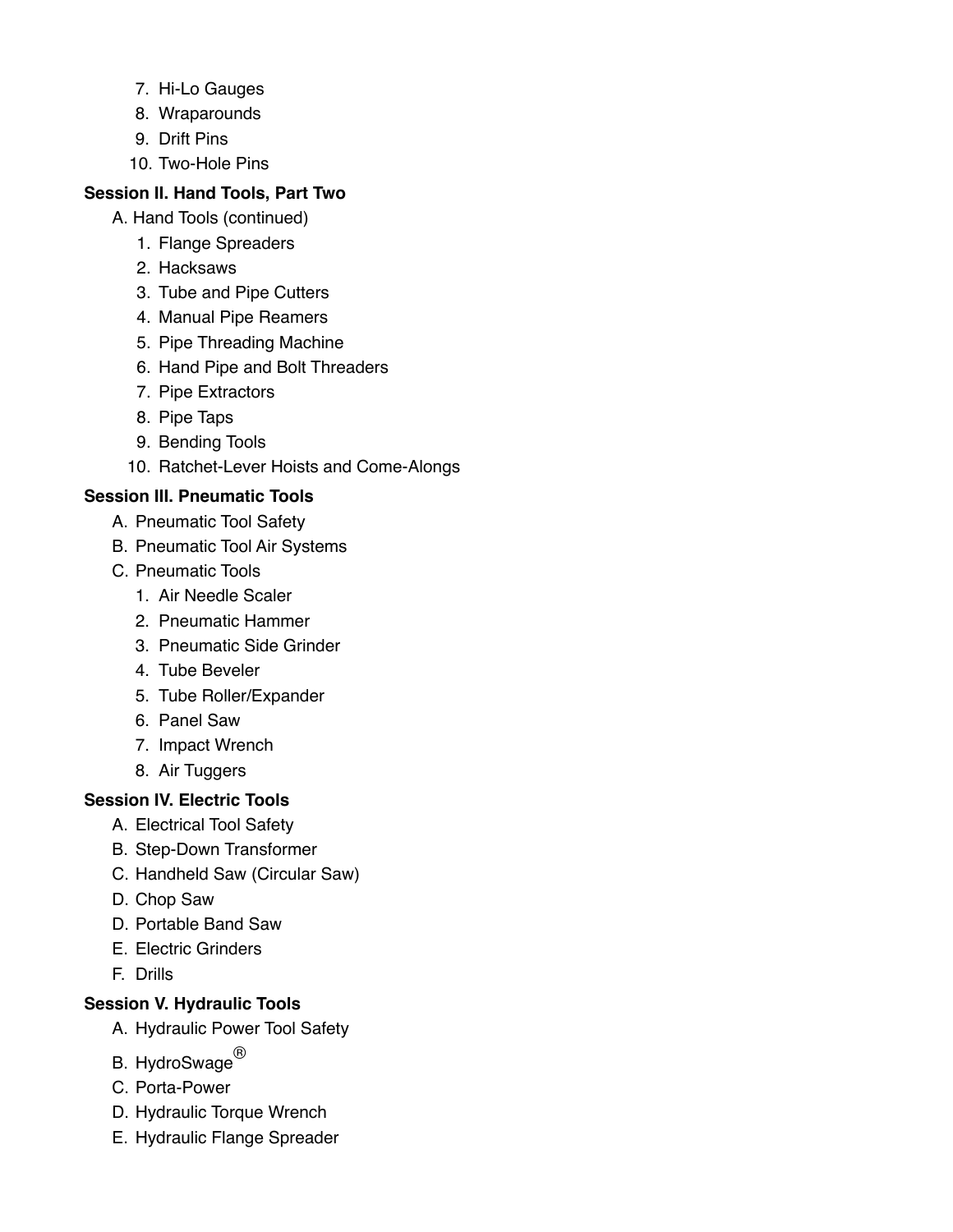# **Session VI. Laboratory; Review and Testing**

A. Laboratory

Have trainees select boilermaking tools required for given applications to be determined by the instructor. This laboratory corresponds to Performance Task 1.

B. Module Review

- C. Module Examination
	- 1. Trainees must score 70 percent or higher to receive recognition from NCCER.

2.

Record the testing results on Training Report Form 200, and submit the results to the Training Program Sponsor.

# D. Performance Testing

1.

Trainees must perform each task to the satisfaction of the instructor to receive recognition from the NCCER. If applicable, proficiency noted during laboratory exercises can be used to satisfy the Performance Testing requirements.

2.

Record the testing results on Training Report Form 200, and submit the results to the Training Program Sponsor.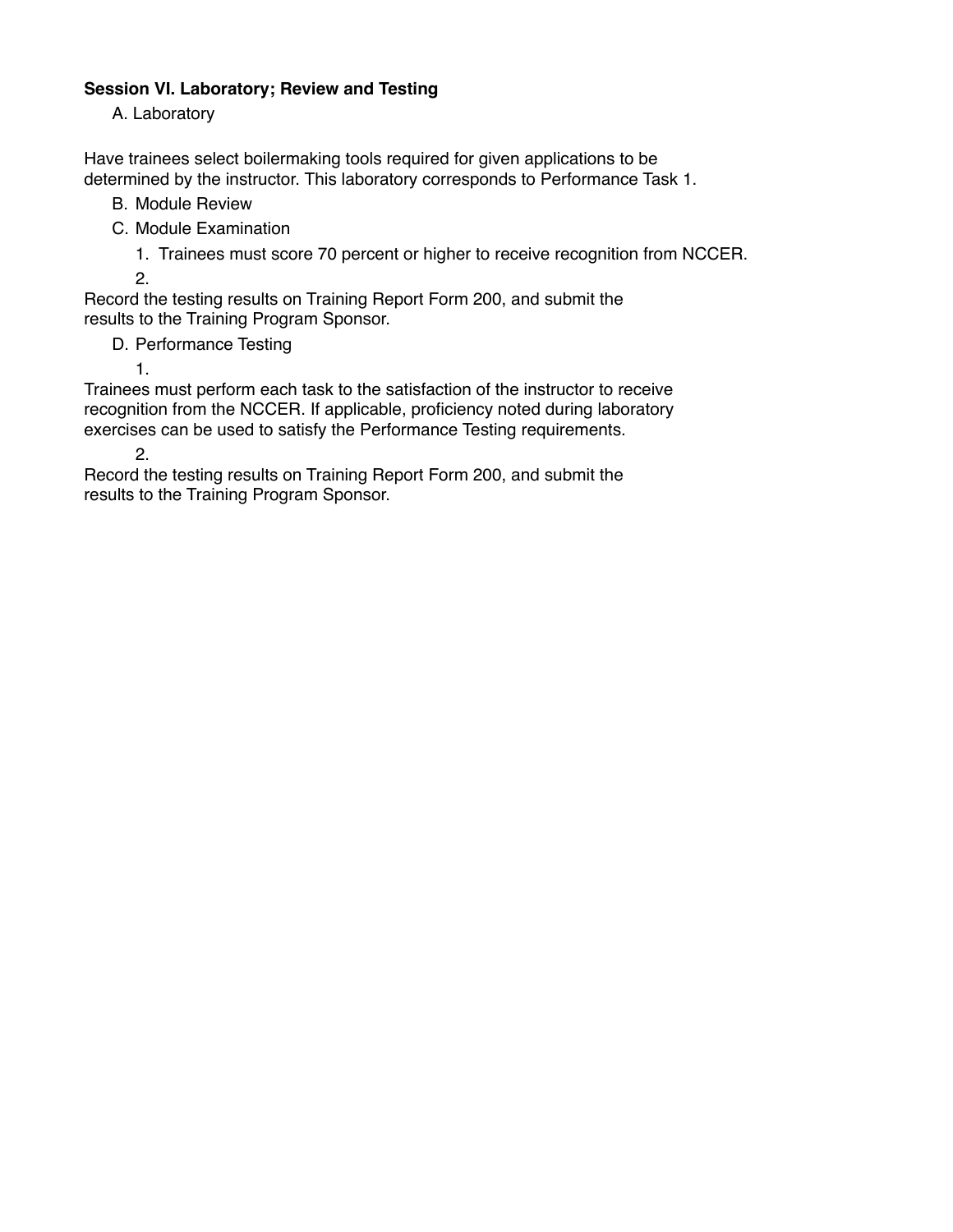Basic Materials 34104-10

# Module Overview

This module presents the special materials that are used in the construction of boilers.

# **Prerequisites**

Prior to training with this module, it is recommended that the trainee shall have successfully completed *Core Curriculum* and *Boilermaking Level One,* Modules 34101-10 through 34103-10*.*

# **Objectives**

Upon completion of this module, the trainee will be able to do the following:

- 1. Describe materials used in boiler construction and explain where these materials are used.
- 2. Describe the different types of iron and steel.
- 3. Identify codes and markings used in material identification.
- 4.

Describe material properties of the refractory, insulation, and ceramic material used in boiler construction.

## Performance Tasks

Under the supervision of the instructor, the trainee should be able to do the following:

- 1. Given examples of different material markings, properly identify the product.
- 2. Given samples of the following products, measure the sample and record the correct ASTM marking for each sample:
	- Plate steel
	- Sheet steel
	- Bar steel (various shapes)
	- Angle steel
	- Channel steel
	- Beam steel
	- Pipe (with table provided)
	- Tubing (round product, not structural)

#### Materials and Equipment

Markers/chalk Pencils and scratch paper Whiteboard/chalkboard Boilermaking Level 1 PowerPoint® Presentation Slides (ISBN 978-0-13-213788-1) Multimedia projector and screen Desktop or laptop computer Appropriate personal protective equipment

Samples of material used in boiler construction:

- Plate steel
- Sheet steel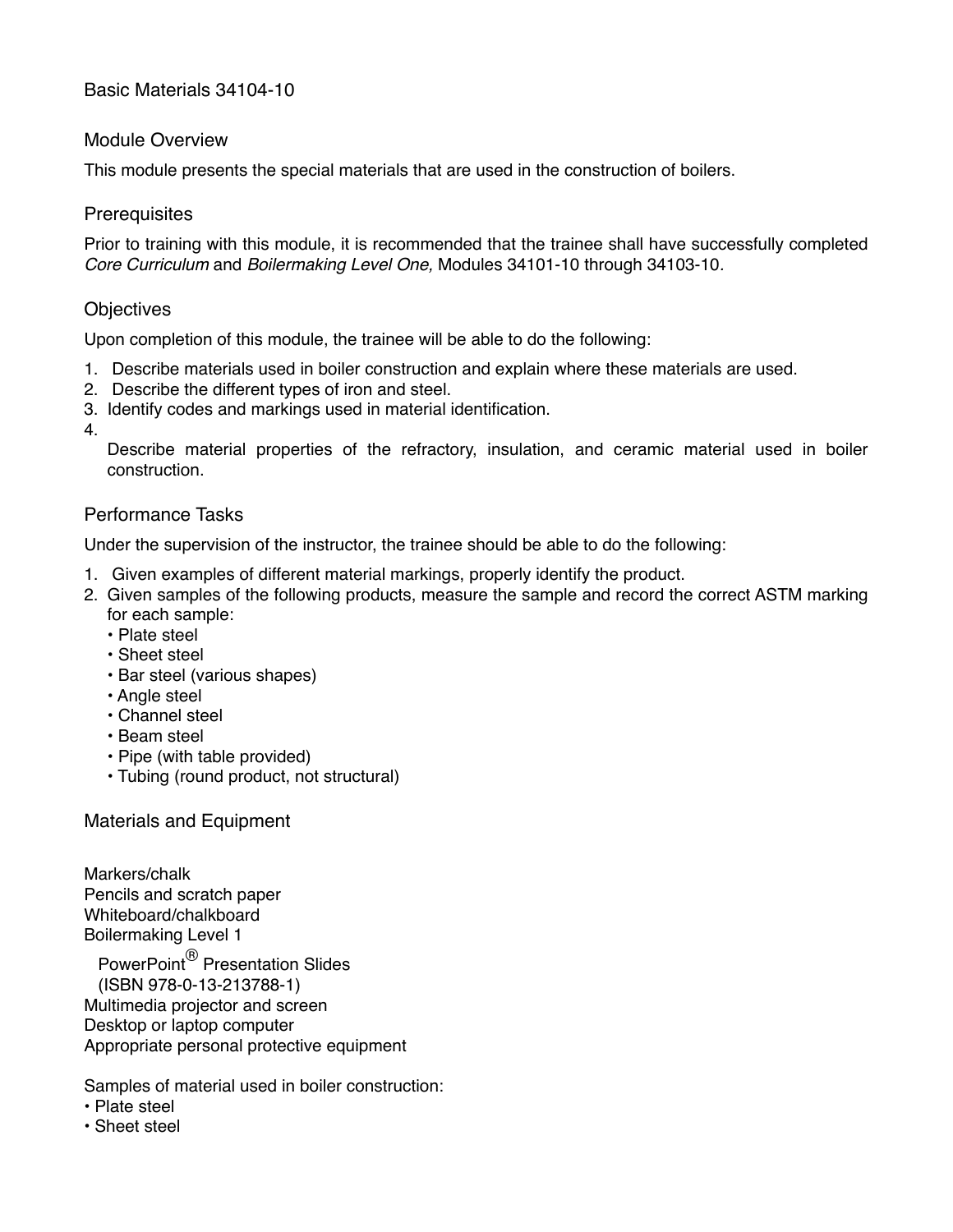- Bar steel (various shapes)
- Angle steel
- Channel steel
- Beam steel
- Pipe of various sizes

• Tubing (round product, not structural)

Copies of the Quick Quiz\*

Module Examinations\*\*

Performance Profile Sheets\*\*

\* Located in the back of this module

\*\*Available on the IRC (Instructor Resource Center) at using the access code supplied with the Annotated Instructor's Guide.

## Safety Considerations

Ensure that the trainees are equipped with appropriate personal protective equipment and know how to use it properly. This module may require the trainees to visit facilities where boiler equipment is in use. Emphasize the special safety precautions associated with operating boiler equipment. Ensure that trainees are briefed on the proper site or shop safety procedures.

#### Additional Resources

This module is intended to present thorough resources for task training. The following reference works are suggested for both instructors and motivated trainees interested in further study. These are optional materials for continued education rather than for task training.

*Metallurgy for the Non-Metallurgist,* Latest Edition. Materials Park, OH: ASM International. *Welding Level One Trainee Guide,* Latest Edition*.* Upper Saddle River, NJ: Prentice Hall. *Worldwide Guide to Equivalent Irons and Steels*, Latest Edition. Materials Park, OH: ASM In‐ ternational.

# Teaching Time For This Module

An outline for use in developing your lesson plan is presented below. Note that each Roman numeral in the outline equates to one session of instruction. Each session has a suggested time period of 2½ hours. This includes 10 minutes at the beginning of each session for administrative tasks and one 10 minute break during the session. Approximately 10 hours are suggested to cover *Basic Materials*. You will need to adjust the time required for hands-on activity and testing based on your class size and resources. Because laboratories often correspond to Performance Tasks, the proficiency of the trainees may be noted during these exercises for Performance Testing purposes.

# **Topic Planned Time**

# **Session I. Introduction; Important Material Physical Properties**

- A. Introduction
- B. Important Material Physical Properties
	- 1. Chemical Composition
	- 2. Density
	- 3. Heat Transfer Rates
	- 4. Thermal Expansion
	- 5. Melting Point
	- 6. Corrosion Resistance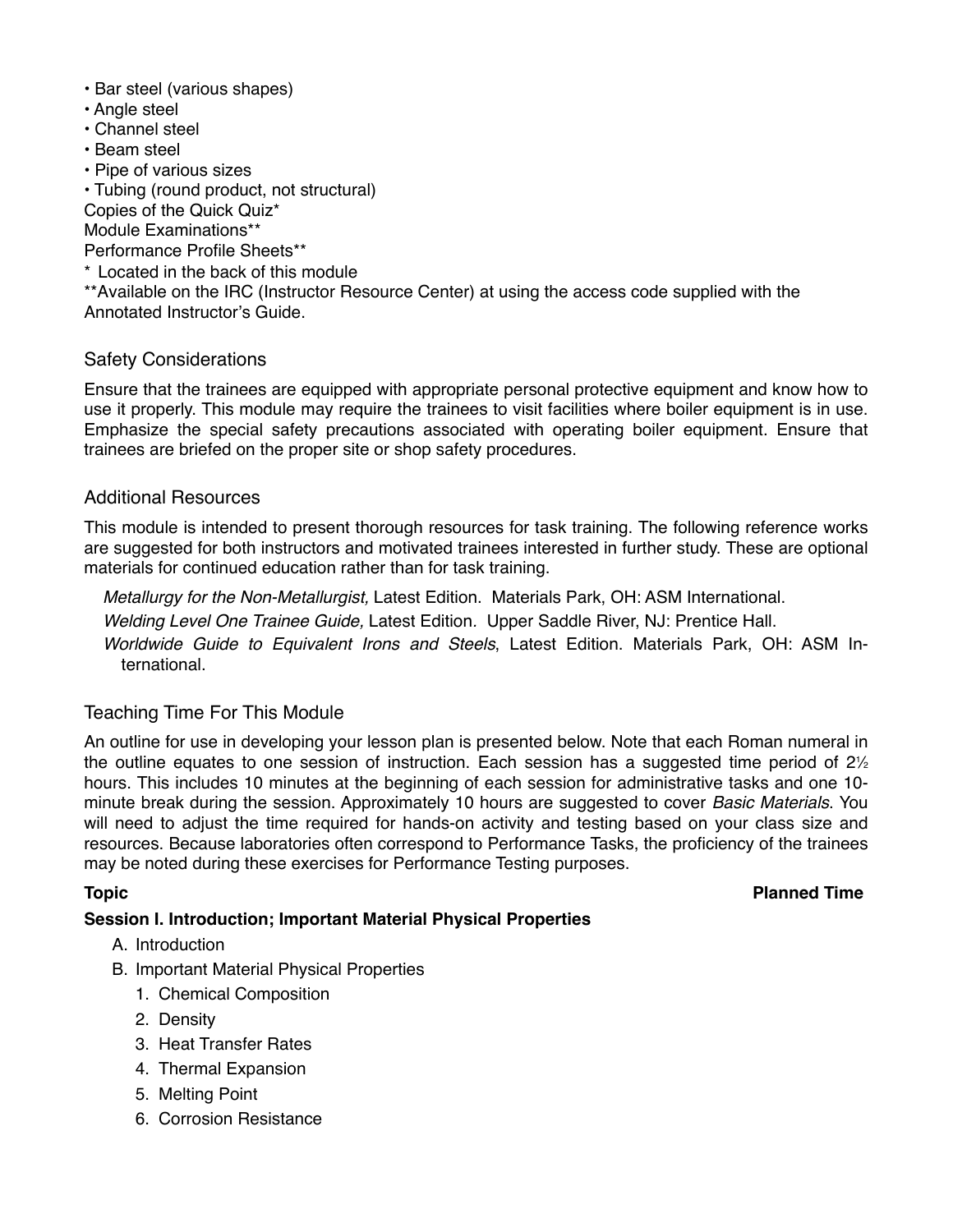7. Mechanical Properties

# **Session II. Metals Used in the Construction of Boilers**

- A. Ferrous Metals
- B. Steel and Steel Alloys
	- 1. Stainless Steel Classification
	- 2. Unified Numbering System
- C. Heat Number
- D. Standardization for the Boilermaker Trade
- E. Markings/Identification

# **Session III. Structural Steel and Common Milled Shapes**

- A. Structural Steel Classifications
- B. Cladding

# **Session IV. Insulating Materials; Review and Testing**

- A. Mineral Wool
- B. Calcium Silicate
- C. Cellular Glass
- D. Fiberglass
- E. Perlite
- F. High-Temperature Insulating Cement
- G. Refractories
- H. Module Review
- I. Module Examination
	- 1. Trainees must score 70 percent or higher to receive recognition from NCCER.

2.

Record the testing results on Training Report Form 200, and submit the results to the Training Program Sponsor.

# J. Performance Testing

1.

Trainees must perform each task to the satisfaction of the instructor to receive recognition from NCCER. If applicable, proficiency noted during laboratory exercises can be used to satisfy the Performance Testing requirements.

2.

Record the testing results on Training Report Form 200, and submit the results to the Training Program Sponsor.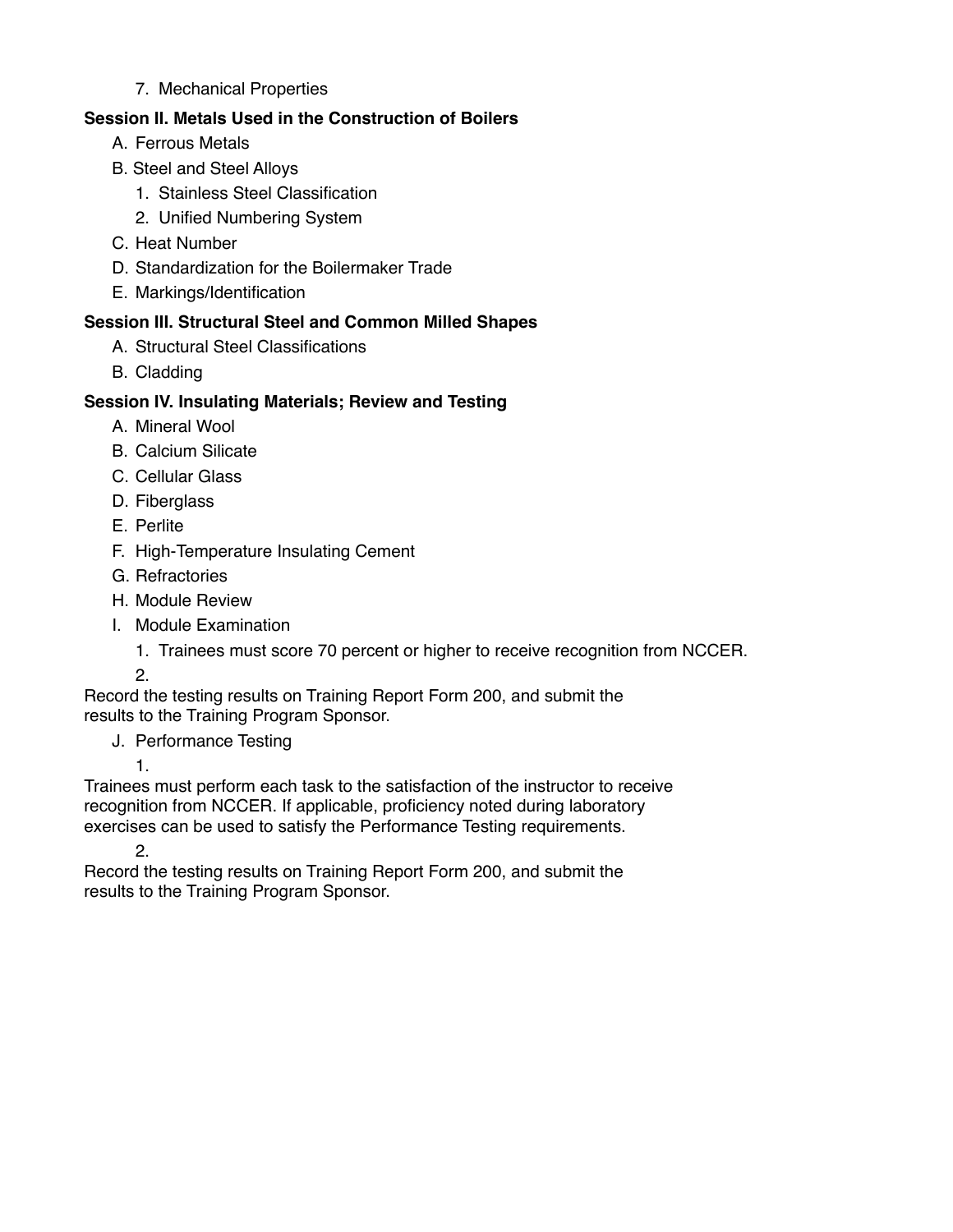# Oxyfuel Cutting 34105-10

#### Module Overview

This module teaches principles of safe oxyfuel cutting. Setup, care, and maintenance are covered, as well as procedures and methods for performing various types of oxyfuel cuts.

#### **Prerequisites**

Prior to training with this module, it is recommended that the trainee shall have successfully completed *Core Curriculum* and *Boilermaking Level One*, Modules 34101-10 through 34104-10.

#### **Objectives**

Upon completion of this module, the trainee will be able to do the following:

- 1. State safety precautions associated with oxyfuel cutting.
- 2. Identify and explain oxyfuel equipment components.
- 3. Explain and demonstrate how to set up, light, and adjust oxyfuel equipment.
- 4. Explain and demonstrate how to shut down, disassemble, and change out oxyfuel equipment.
- 5. Describe and demonstrate the steps needed to perform specific oxyfuel cutting tasks:
	- Straight line and square shapes
	- Piercing and slot cutting
	- Bevels
	- Washing
- 6. Describe the operation of motorized, portable oxyfuel cutting machines.

#### Performance Tasks

Under the supervision of the instructor, the trainee should be able to do the following:

- 1. Set up oxyfuel equipment and light, adjust, and shut off an oxyfuel torch.
- 2. Shut down and disassemble oxyfuel equipment, and change cylinders.
- 3. Operate oxyfuel cutting equipment to perform the following on various thicknesses of steel:

? Piercing

- Making a straight-line cut
- Making a square shape
- Beveling an edge
- ? Washing

Materials and Equipment

Markers/chalk Pencils and scratch paper Whiteboard/chalkboard Boilermaking Level 1 PowerPoint® Presentation Slides (ISBN 9780132137881) Multimedia projector and screen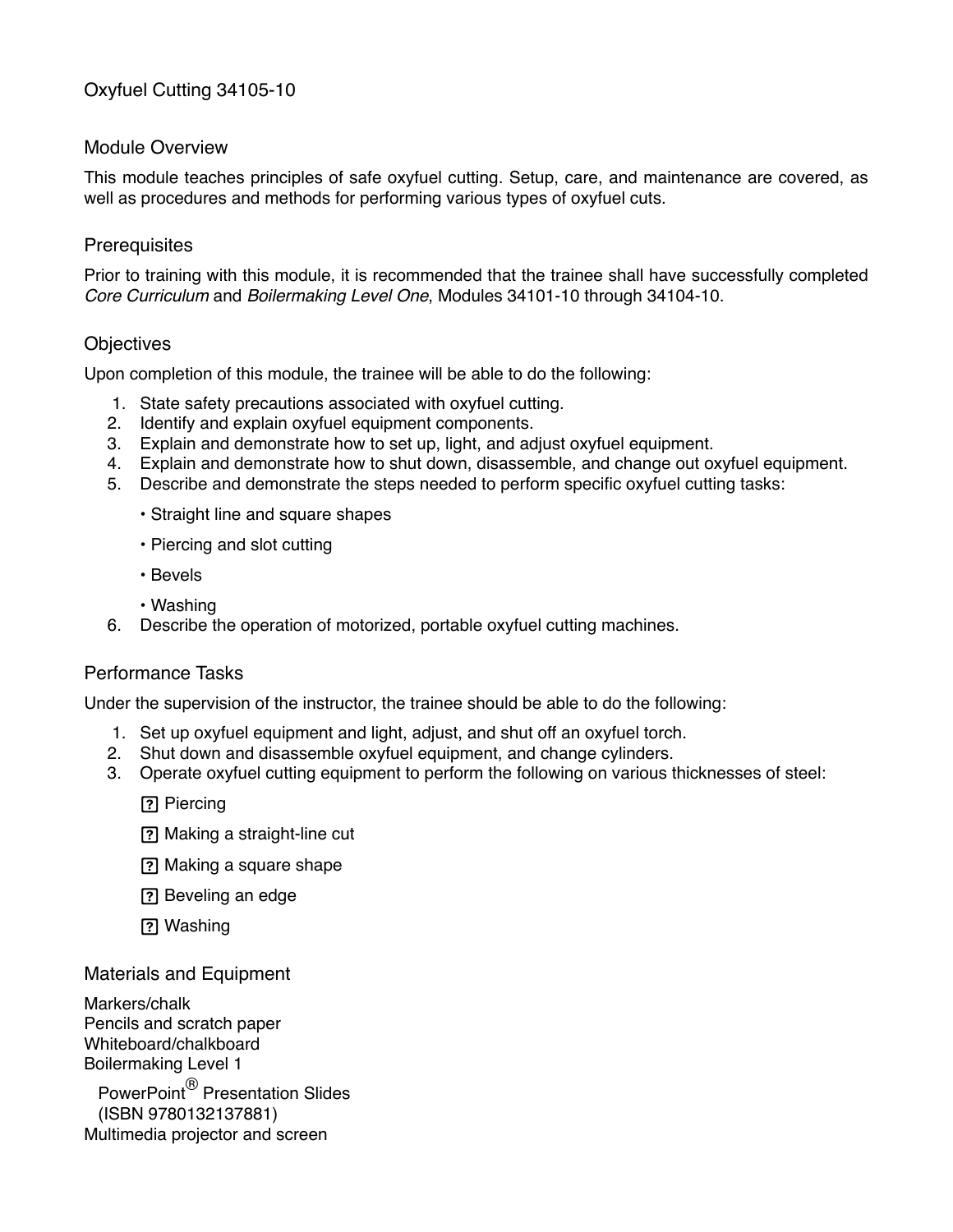Desktop or laptop computer Appropriate personal protective equipment Sample goggles and face shields Examples of air-purifying respirators, SARs, and SCBAs Sample confined space and hot work permits Oxygen cylinder (with cap) Fuel gas cylinder (with cap) A selection of cylinder caps Extra empty cylinders Regulators (oxygen and fuel gas) Extra regulators with check valves and flashback arrestors Hose set A selection of usable and non-usable hoses Combination cutting torch One-piece cutting torch Assorted torch nozzles (cutting, washing, gouging) Welding/cutting screens Cylinder cart Motorized oxyfuel cutting equipment Framing squares Combination squares with protractor head Tape measure Soapstone Penknife **Pliers** Chipping hammers Friction lighters Torch wrenches Vendor cutting tip chart Tip cleaners, drills, and files Vendor-supplied videos/DVDs showing oxyfuel equipment in operation (optional) TV/VCR/DVD player (optional) Approved leak-testing solution Steel plate  $[?]$ Thin (16 to 10 gauge) Thick (1 ⁄4-inch thick to 1-inch thick) Copies of the Quick Quiz\* Module Examinations\*\* Performance Profile Sheets\*\*

\* Located at the back of this module \*\*Available on the IRC (Instructor Resource Center) at using the access code supplied with the Annotated Instructor's Guide.

#### Safety Considerations

Ensure that the trainees are equipped with appropriate personal protective equipment and know how to use it properly. Emphasize the special safety precautions associated with the handling and use of cylinders and oxyfuel cutting equipment. Ensure that trainees are briefed on shop safety procedures.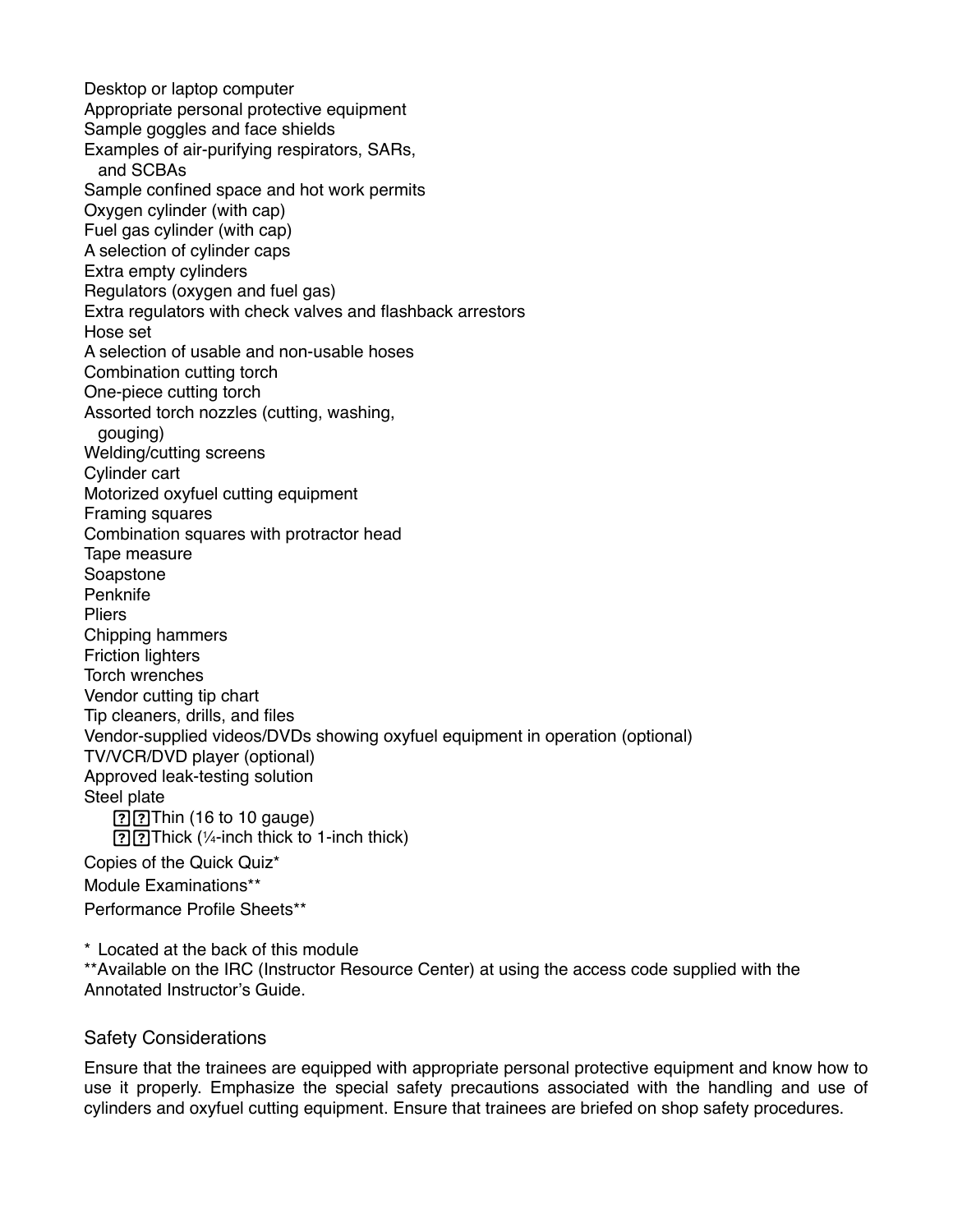# Additional Resources

This module is intended to present thorough resources for task training. The following reference works are suggested for both instructors and motivated trainees interested in further study. These are optional material for continued education rather than for task training.

*ANSI Z49.1, Safety in Welding, Cutting, and Allied Processes.* Miami, FL: American Welding Society. *Welder's Handbook*, 1997. Richard Finch. New York, NY: The Berkley Publishing Group, Inc.

# Teaching Time For This Module

An outline for use in developing your lesson plan is presented below. Note that each Roman numeral in the outline equates to one session of instruction. Each session has a suggested time period of 2½ hours. This includes 10 minutes at the beginning of each session for administrative tasks and one 10 minute break during the session. Approximately 17½ hours are suggested to cover *Oxyfuel Cutting.* You will need to adjust the time required for testing based on your class size and resources. Because laboratories often correspond to Performance Tasks, the proficiency of the trainees may be noted during these exercises for Performance Testing purposes.

#### **Topic Planned Time**

#### **Session I. Introduction; Oxyfuel Cutting Safety; Oxyfuel Cutting Equipment, Part One**

- A. Introduction
- B. Oxyfuel Cutting Safety
	- 1. Protective Clothing and Equipment
	- 2. Ventilation
	- 3. Respirators
	- 4. Confined Space Permits
	- 5. Area Safety
	- 6. Hot Work Permits and Fire Watches
	- 7. Cutting Containers
	- 8. Cylinder Storage and Handling
- C. Oxyfuel Cutting Equipment
	- 1. Oxygen
	- 2. Acetylene
	- 3. Liquefied Fuel Gases
	- 4. Regulators
	- 5. Hoses

# **Session II. Oxyfuel Cutting Equipment, Part Two**

- A. Cutting Torches
- B. Cutting Torch Tips
- C. Tip Cleaners and Tip Drills
- D. Friction Lighters
- E. Cylinder Cart
- F. Soapstone Markers
- G. Specialized Cutting Equipment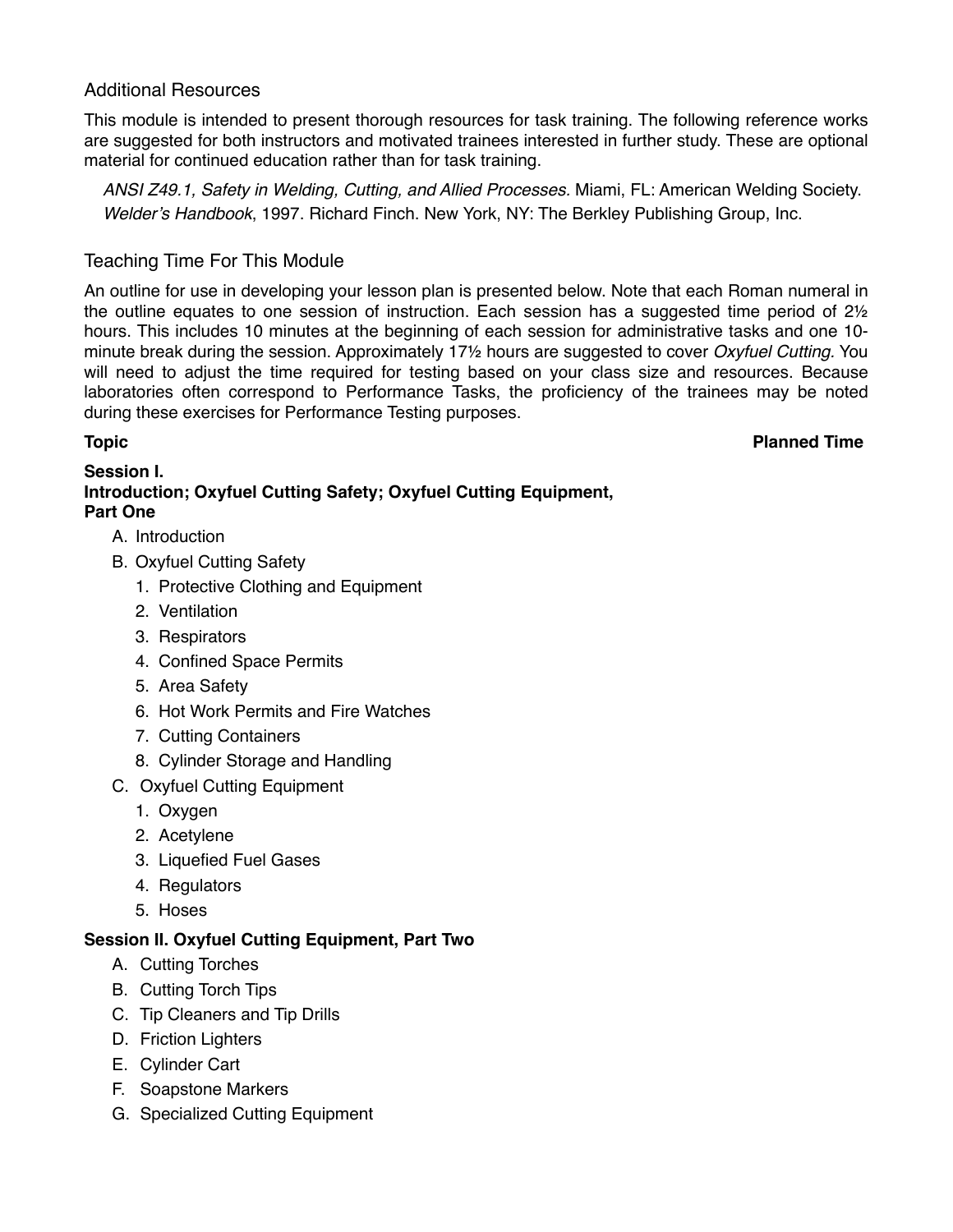# **Session III. Setting Up Oxyfuel Equipment; Controlling the Oxyfuel Torch Flame**

- A. Setting Up Oxyfuel Equipment
	- 1. Transporting and Securing Cylinders
	- 2. Cracking Cylinder Valves
	- 3. Attaching Regulators
	- 4. Installing Flashback Arrestors or Check Valves
	- 5. Connecting Hoses to Regulators
	- 6. Attaching Hoses to the Torch
	- 7. Connecting Cutting Attachments (Combination Torch Only)
	- 8. Installing Cutting Tips
	- 9. Closing Torch Valves and Loosening Regulator Adjusting Screws
	- 10. Opening Cylinder Valves
	- 11. Purging the Torch and Setting the Working Pressures
	- 12. Testing for Leaks
- B. Controlling the Oxyfuel Torch Flame
	- 1. Oxyfuel Flames
	- 2. Backfires and Flashbacks
	- 3. Igniting the Torch and Adjusting the Flame
	- 4. Shutting Off the Torch

#### **Session IV.**

#### **Shutting Down Oxyfuel Cutting Equipment; Disassembling Oxyfuel Equipment; Changing Empty Cylinders**

- A. Shutting Down Oxyfuel Cutting Equipment
- B. Disassembling Oxyfuel Equipment
- C. Changing Empty Cylinders
- D. Laboratory

Have trainees set up, ignite, adjust, shut down, and disassemble oxyfuel equipment, as well as change cylinders. This laboratory corresponds to Performance Tasks 1 and 2.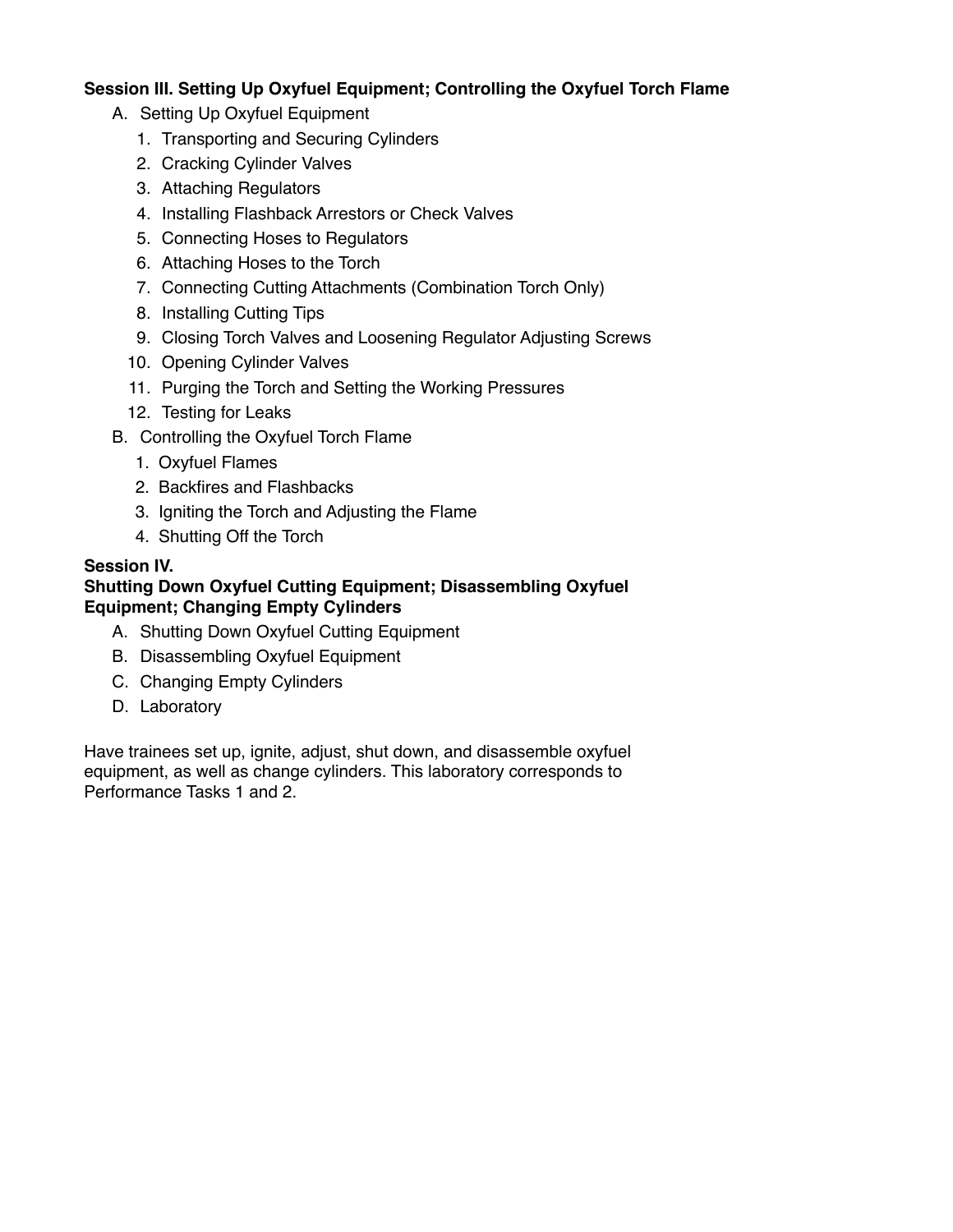#### Module Overview

This module introduces types of gaskets and gasket material, types of packing and packing material, and types of O-ring material. It also explains the use and choice of gaskets, packing, and O-rings, and teaches how to fabricate a gasket.

## **Prerequisites**

Prior to training with this module, it is recommended that the trainee shall have successfully completed *Core Curriculum* and *Boilermaking Level One,* Modules 34101-10 through 34105-10.

# **Objectives**

Upon completion of this module, the trainee will be able to do the following:

- 1. Identify and explain gasket types.
- 2. Identify and explain gasket materials.
- 3. Lay out and cut gaskets.
- 4. Install gaskets.

## Performance Tasks

Under the supervision of the instructor, the trainee should be able to do the following:

- 1. Perform a takeoff from a flange.
- 2. Lay out the gasket on gasket material.
- 3. Cut the gasket inside and outside diameters to the proper size  $\pm\frac{1}{16}$  of an inch.
- 4. Cut the bolt holes to the proper size  $\pm\frac{1}{16}$  of an inch.
- 5. Install the gasket and flange bolts.
- 6. Tighten the flange bolts to the proper torque and in the proper sequence.

#### Materials and Equipment

Markers/chalk Pencils and scratch paper Whiteboard/chalkboard Boilermaking Level 1 PowerPoint® Presentation Slides (ISBN 978-0-13-213788-1) Multimedia projector and screen Desktop or laptop computer Appropriate personal protective equipment Assorted gaskets including as many of the following types as is feasible: ring, spiral-wound, full-face, jacketed, envelope, split-ring, strip Gasket manufacturer's literature including color coding chart Pump manufacturer's literature specifying replacement gaskets

Samples of gaskets made of different materials (silicon, Viton<sup>®</sup>, EPDM, neoprene, nitrile) Compasses with an ink pen holder and ink pens with silver or white ink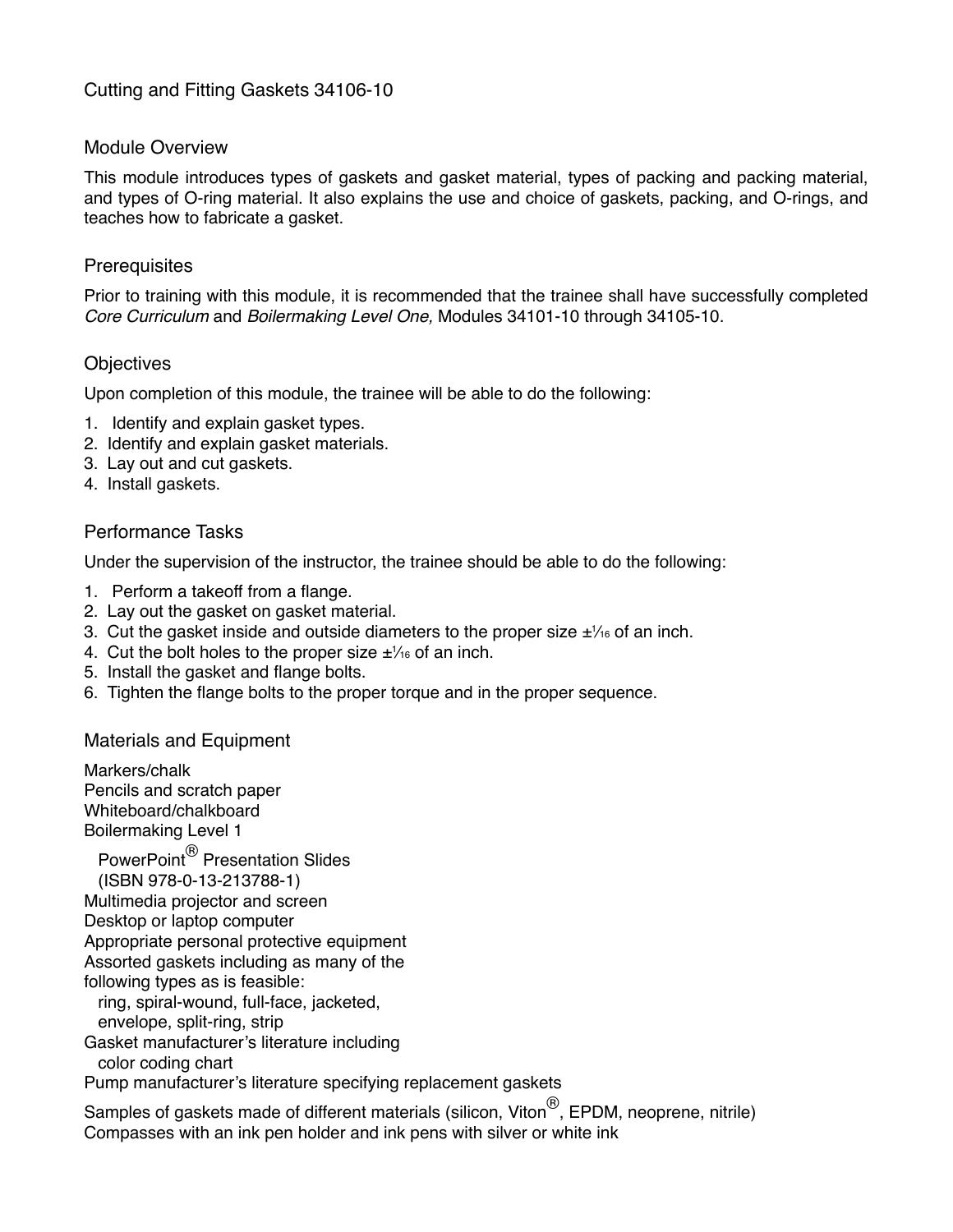Hand tools for measuring and cutting gaskets: **Dividers Scribers** Steel rules Adjustable gasket cutters Hole punch sets **Mallets** Gasket materials or old rubber inner tubes that can be cut up as substitute gasket material Various types of packing (Teflon<sup>®</sup> yarn and filament, graphite yarn, carbon yarn, TFE) Packing pullers Old appliances, pumps, or valves with packing seals Sheet metal Tin snips Bluing Rags

Hand tools for assembling and disassembling valves and motors Torque wrenches

Flanges Assorted O-rings, including as many of the following as is feasible:

Buna-N, ethylene propylene, Viton<sup>®</sup>,

Teflon<sup>®</sup>, silicon, polyurethane

Packing manufacturer's literature Copies of the Quick Quiz\* Module Examinations\*\* Performance Profile Sheet\*\*

\* Located in the back of this module

\*\*Available on the IRC (Instructor Resource Center) at using the access code supplied with the Annotated Instructor's Guide.

#### Safety Considerations

Ensure that the trainees are equipped with appropriate personal protective equipment and know how to use it properly. This module requires trainees to fabricate and install gaskets. Ensure that all trainees are briefed on hand tool safety and have appropriate personal protection equipment.

#### Additional Resources

This module is intended to present thorough resources for task training. The following reference works are suggested for both instructors and motivated trainees interested in further study. These are optional materials for continued education rather than for task training.

*Specifications for Gaskets, O-Rings, and Packing.* Washington, DC: American National Standards Institute. (ANSI).

*Specifications for Gaskets, O-Rings, and Packing.* West Conshohocken, PA: ASTM International. *Specifications for Gaskets, O-Rings, and Packing.* Warrendale, PA: SAE International.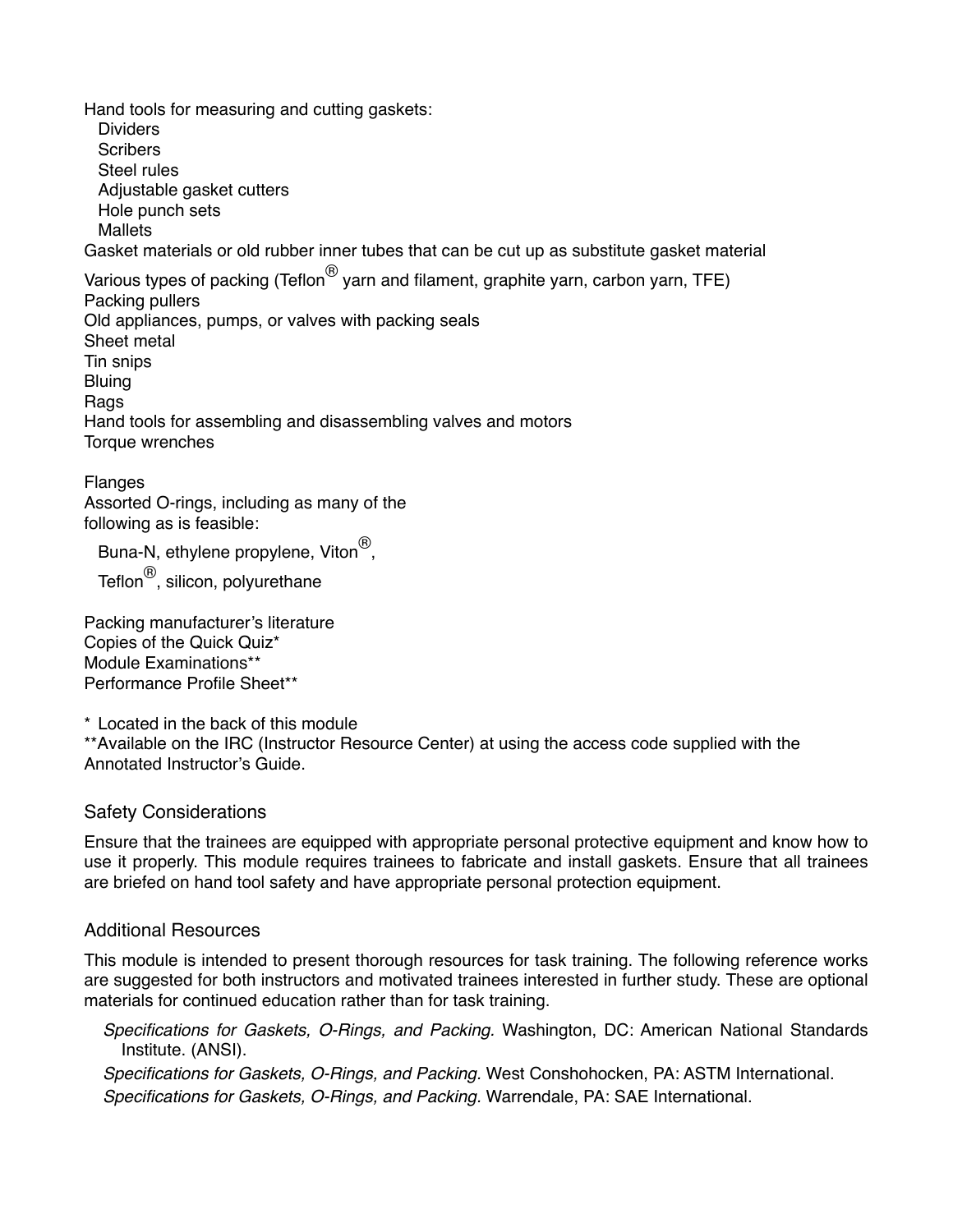# Teaching Time For This Module

An outline for use in developing your lesson plan is presented below. Note that each Roman numeral in the outline equates to one session of instruction. Each session has a suggested time period of 2½ hours. This includes 10 minutes at the beginning of each session for administrative tasks and one 10 minute break during the session. Approximately 12½ hours are suggested to cover *Cutting and Fitting Gaskets*. You will need to adjust the time required for hands-on activity and testing based on your class size and resources. Because laboratories often correspond to Performance Tasks, the proficiency of the trainees may be noted during these exercises for Performance Testing purposes.

# **Topic Planned Time**

# **Session I. Introduction; Types of Gaskets; Gasket Materials**

- A. Introduction
	- 1. Compatibility
- B. Types of Gaskets
	- 1. Ring Gaskets
	- 2. Spiral-Wound Gaskets
	- 3. Full-Face Gaskets
	- 4. Jacketed Gaskets
	- 5. Envelope Gaskets
	- 6. Split-Ring Gaskets
	- 7. Strip Gaskets
- C. Gasket Materials
	- 1. Natural Rubber
	- 2. EPDM
		- 3. Neoprene
	- 4. Nitrile
	- 5. Silicone
	- 6. Viton®
	- 7. Gylon<sup>®</sup> or Amerilon<sup>®</sup>
	- 8. Graphite Impregnated Gaskets
	- 9. Ring-Type Joint Gaskets
	- 10. Soft Metal Gaskets

# **Session II. Fabricating Gaskets**

- A. Laying Out a New Gasket
- B. Tracing a Gasket
- C. Machine Gaskets
- D. Laboratory

Have trainees practice fabricating a gasket. This laboratory corresponds to Performance Tasks 1–4.

# **Session III. Installing Gaskets**

- A. Installing Gaskets
- B. Laboratory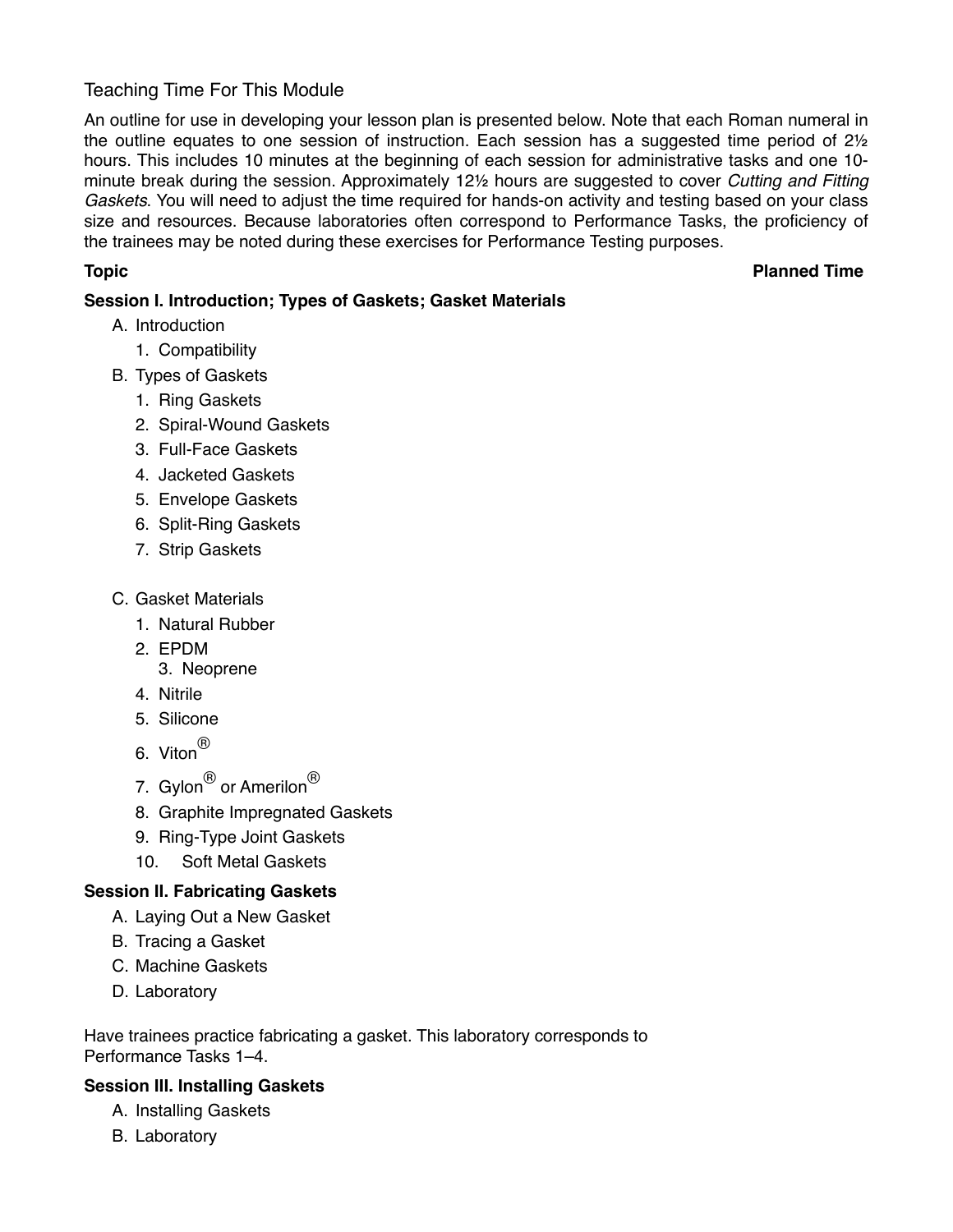Have trainees practice installing gaskets and tightening flange bolts. This laboratory corresponds to Performance Tasks 5 and 6.

# **Session IV.**

# **Packing; Packing Configurations; Removing and Installing Packings; O-Rings**

- A. Packing
	- 1. Teflon<sup>®</sup> Yarn Packing
	- 2. Teflon<sup>®</sup> Filament Packing
	- 3. Lubricated Graphite Yarn Packing
	- 4. Lubricated Carbon Yarn Packing
	- 5. TFE/Synthetic Fiber Packing
- B. Packing Configurations
	- 1. Square-Braid Packing
	- 2. Braid-Over-Braid Packing
	- 3. Interlocking Braid Packing
	- 4. Twisted Packing
	- 5. Multicore Braid Packing
	- 6. Metal Packings
	- 7. Graphite Ribbon Packing
	- 8. Lip-Type Packings
	- 9. Die Cut Packing
- C. Removing and Installing Packings
- D. Laboratory

Have trainees practice installing packings.

- E. O-Rings
	- 1. Buna-N O-Rings
	- 2. Ethylene Propylene O-Rings
	- 3. Viton<sup>®</sup> O-Rings
	- 4. Teflon<sup>®</sup> O-Rings
	- 5. Silicone O-Rings
	- 6. Teflon® -Encapsulated Silicone O-Rings
	- 7. Polyurethane O-Rings
	- 8. Removing and Installing O-Rings
- F. Laboratory

Have trainees practice installing an O-ring.

# **Session V. Review and Testing**

- A. Module Review
- B. Module Examination
	- 1. Trainees must score 70 percent or higher to receive recognition from NCCER.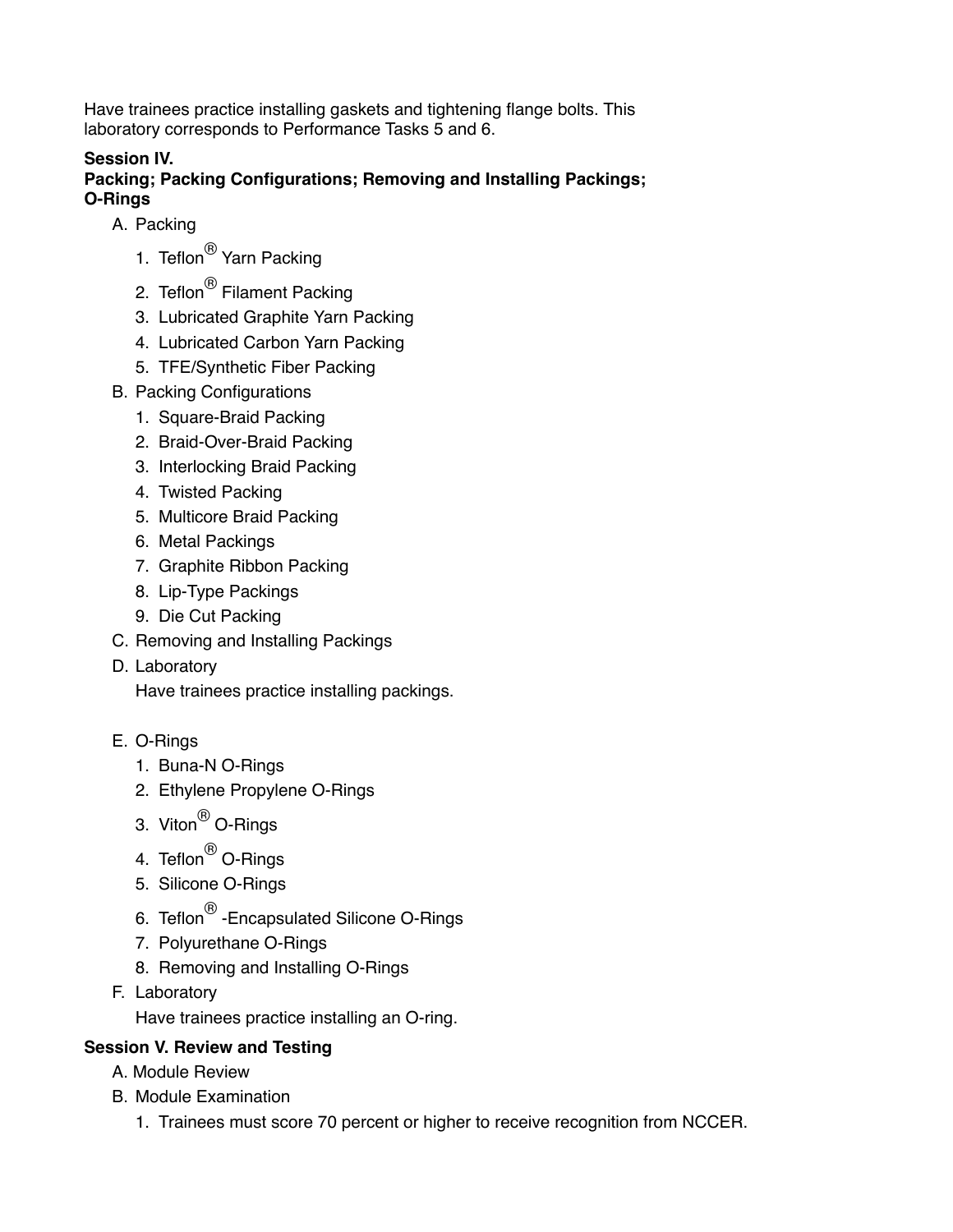## Module Overview

This module teaches how to clean base metals for welding and cutting, how to identify and explain joint design, and how to prepare base metal joints for welding.

# **Prerequisites**

Prior to training with this module, it is recommended that the trainee shall have successfully completed *Core Curriculum* and *Boilermaking Level One*, Modules 34101-10 through 34106-10.

# **Objectives**

Upon completion of this module, the trainee will be able to do the following:

- 1. Clean base metal for welding or cutting.
- 2. Mechanically bevel the edge of a mild steel plate.
- 3. Thermally bevel the end of a mild steel plate.

## Performance Tasks

Under the supervision of the instructor, the trainee should be able to do the following:

- 1. Clean base metal for welding or cutting using the correct tools.
- 2. Mechanically bevel the edge of a mild steel plate per instructor's specifications.
- 3. Thermally bevel the end of a mild steel plate per instructor's specifications.

#### Materials and Equipment

Markers/chalk Pencils and scratch paper Whiteboard/chalkboard Boilermaking Level 1 PowerPoint® Presentation Slides (ISBN 978-0-13-213788-1) Multimedia projector and screen Desktop or laptop computer Appropriate personal protective equipment Full face shields Examples (photos or actual objects) of metals that have and have not been prepared for welding Examples of surface corrosion on different metals Examples of defects caused by surface contamination MSDSs for metal cleaning chemicals Examples of welding drawings and welding procedure specifications An oxyfuel or plasma arc system or pictures showing how these systems can be used for joint preparation Properly beveled coupons Chipping hammer Soapstone

- Tape measure
- Pliers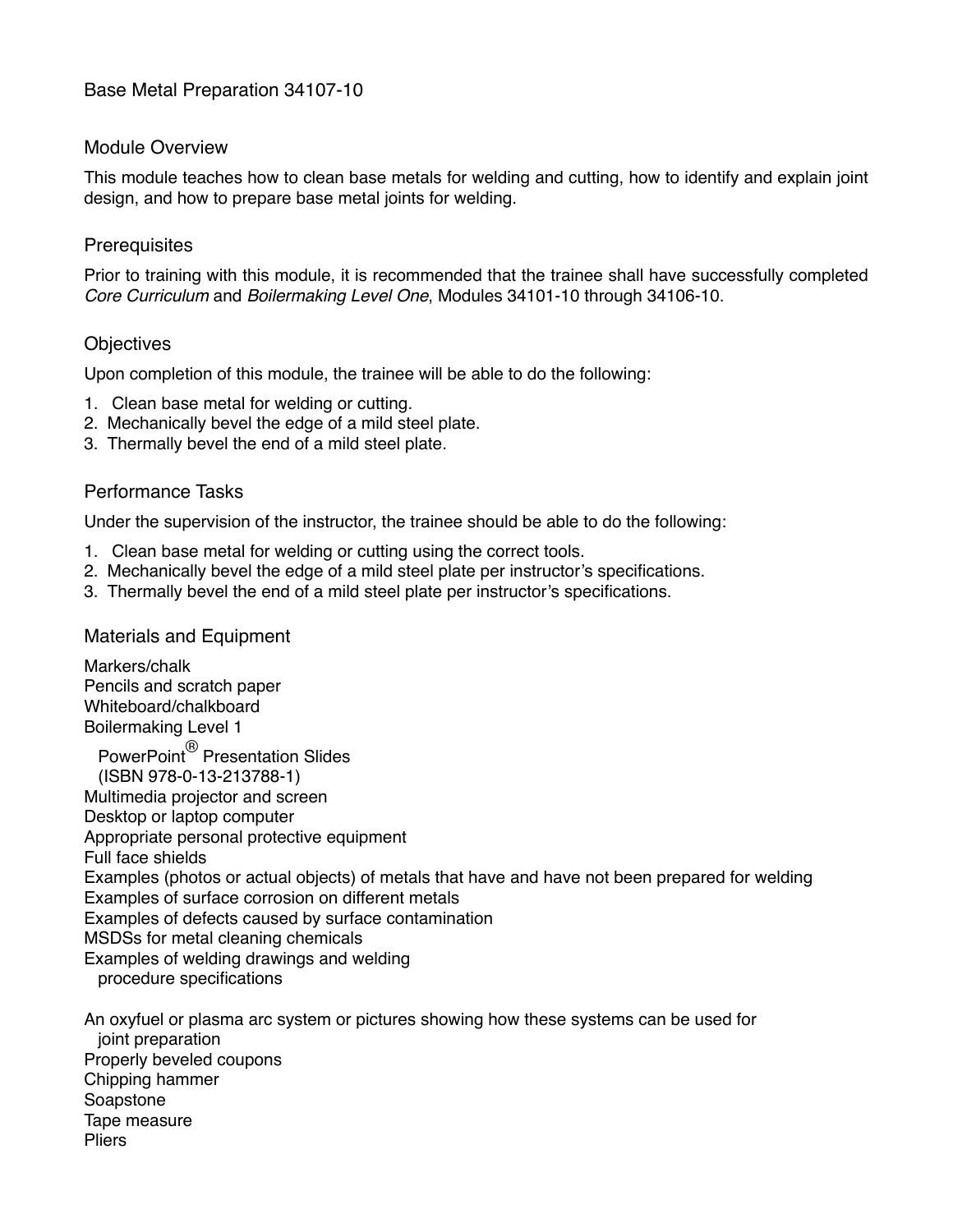Files Framing square Combination square with protractor head Hand scrapers and wire brushes Power grinder with grinding and wire brush attachments Mechanical beveling equipment for plate Thermal beveling equipment for plate Copies of the Quick Quiz\* Module Examinations\*\* Performance Profile Sheets\*\*

\* Located in the back of this module

\*\*Available on the IRC (Instructor Resource Center) at using the access code supplied with the Annotated Instructor's Guide.

## Safety Considerations

Ensure that the trainees are equipped with appropriate personal protective equipment and know how to use it properly. Emphasize any special safety precautions associated with cutting and shaping metal because of the added potential for fire, burns, respiratory problems, and electrical shock. Ensure that trainees are briefed on shop safety procedures.

#### Additional Resources

This module is intended to present thorough resources for task training. The following reference works are suggested for both instructors and motivated trainees interested in further study. These are optional materials for continued education rather than for task training.

*Welding Handbook*, *Volume 5*, 2001. Miami, FL: The American Welding Society. *The Procedure Handbook of Arc Welding*, 2000. Cleveland, OH: The Lincoln Electric Company. *OSHA Standard 1926.351, Arc Welding and Cutting* www.lincolnelectric.com

# Teaching Time For This Module

An outline for use in developing your lesson plan is presented below. Note that each Roman numeral in the outline equates to one session of instruction. Each session has a suggested time period of 21⁄2 hours. This includes 10 minutes at the beginning of each session for administrative tasks and one 10 minute break during the session. Approximately 10 hours are suggested to cover *Base Metal Prepara*‐ *tion.* You will need to adjust the time required for testing based on your class size and resources. Because laboratories often correspond to Performance Tasks, the proficiency of the trainees may be noted during these exercises for Performance Testing purposes.

#### **Topic Planned Time**

#### **Session I. Introduction; Basic Welding Safety; Base Metal Cleaning**

- A. Introduction
- B. Basic Welding Safety
	- 1. Protective Clothing and Equipment for Preparing Metals
	- 2. Fire/Explosion Prevention
	- 3. Work Area Ventilation
- C. Base Metal Cleaning
	- 1. Surface Corrosion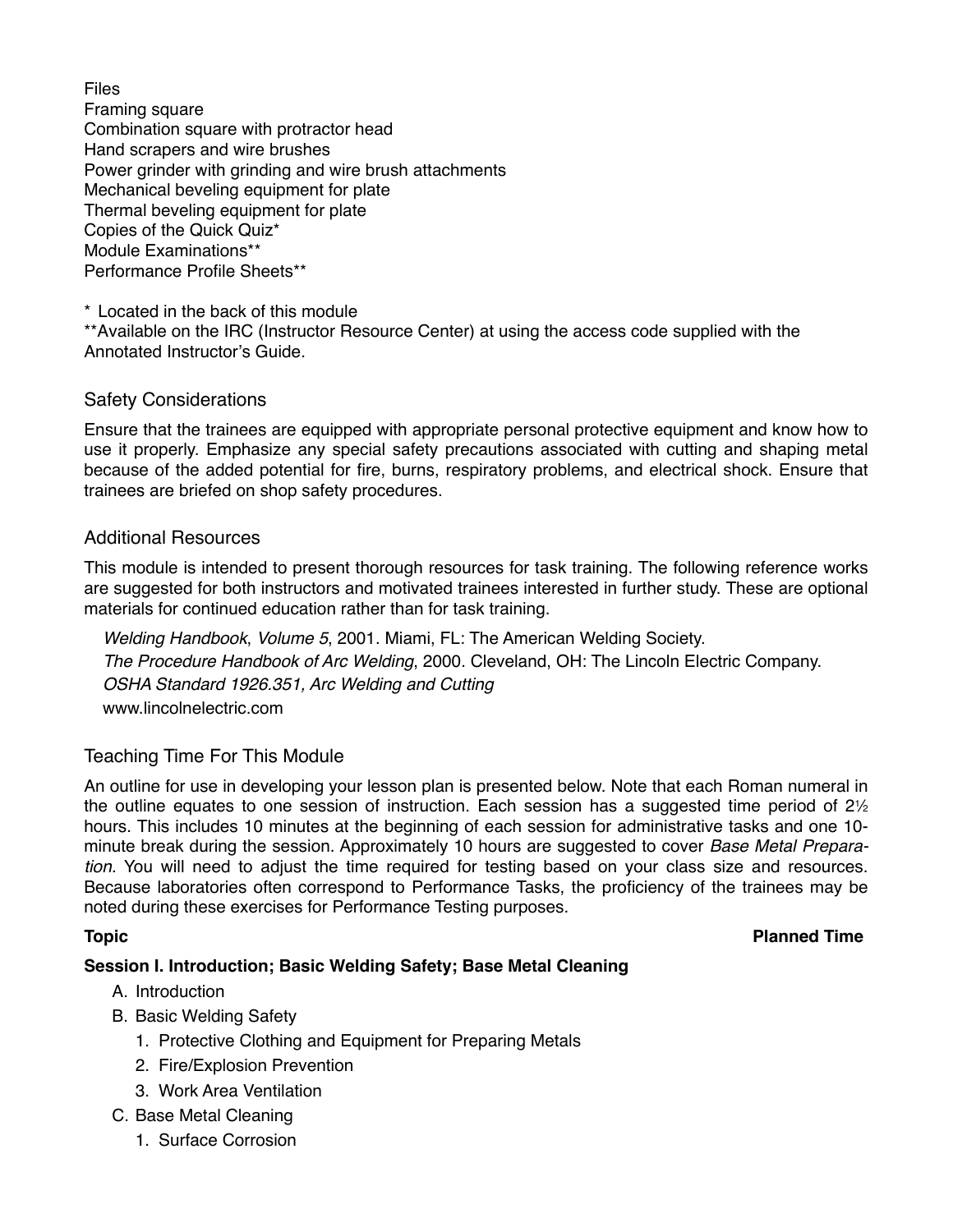- 2. Defects Caused by Surface Contamination
- 3. Mechanical Cleaning
- 4. Chemical Cleaning
- D. Laboratory

Have trainees practice cleaning base metal for welding and cutting. This laboratory corresponds to Performance Task 1.

# **Session II. Welding Joint Preparation**

- A. Identify Joint Specification
- B. Mechanical Joint Preparation
- C. Thermal Joint Preparation

# **Session III. Laboratory**

A. Laboratory

Have trainees practice beveling steel plate by mechanical means. This laboratory corresponds to Performance Task 2.

B. Thermal Joint Preparation

# **Session IV. Laboratory; Review and Testing**

A. Laboratory

Have trainees practice beveling steel plate by thermal means. This laboratory corresponds to Performance Task 3.

B. Module Review

C. Module Examination

1.

\_\_\_\_\_\_\_\_\_\_\_\_\_

\_\_\_\_\_\_\_\_\_\_\_\_\_

Trainees must score 70 percent or higher to receive recognition from NCCER.

2.

Record the testing results on Training Report Form 200 and submit the results to the Training Program Sponsor.

D. Performance Testing

1.

Trainees must complete each task to the satisfaction of the instructor to receive recognition from NCCER. If applicable, proficiency noted during laboratory exercises can be used to satisfy the performance testing requirements.

2.

Record the testing results on Training Report Form 200 and submit the results to the Training Program Sponsor.